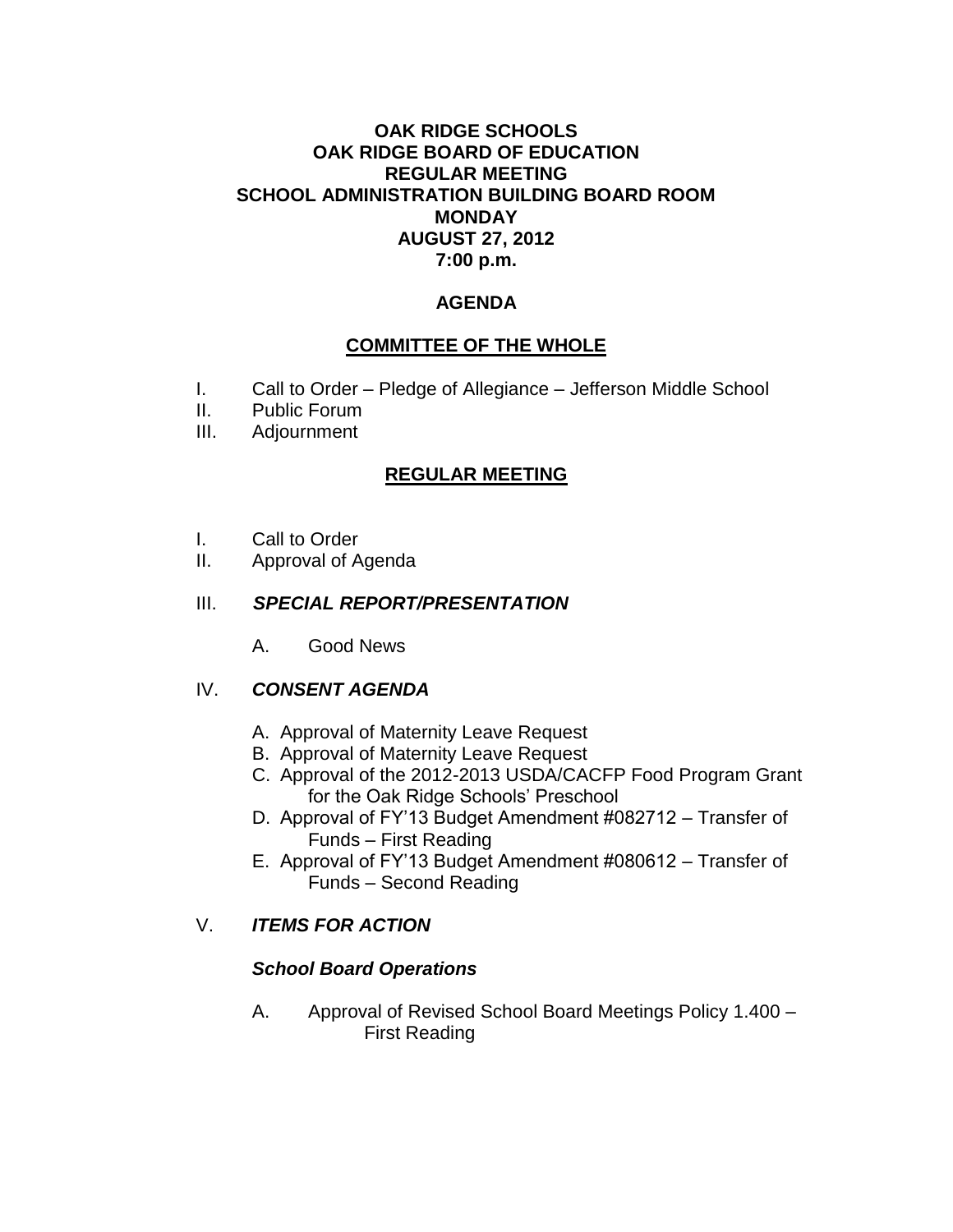#### *Curriculum and Instruction*

A. Approval of Teacher and Principal Evaluation Grievance Policy – Second Reading

Old Business New Business **Communications** Adjournment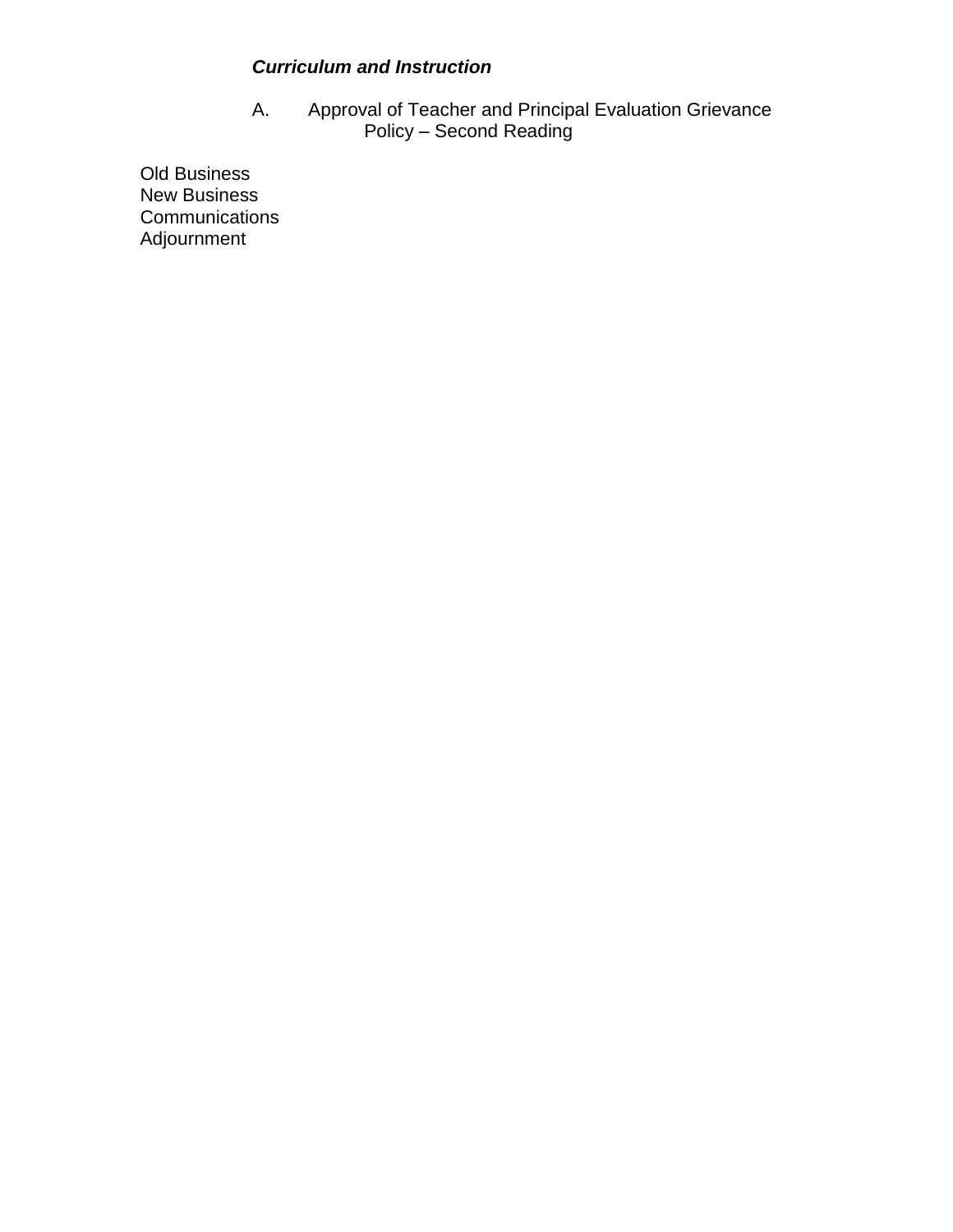#### *CONSENT AGENDA*

#### **Approval of Maternity Leave Request**

#### I recommend approval of this request for leave.

Please find a request for maternity leave for Jessica Bresnan, a Fourth Grade Teacher at Willow Brook Elementary School, for the birth of her child beginning October 15, 2012 through December 21, 2012, Ms, Bresnan intends to use her personal days, sick leave and FMLA benefits, Physician's documentation has been received,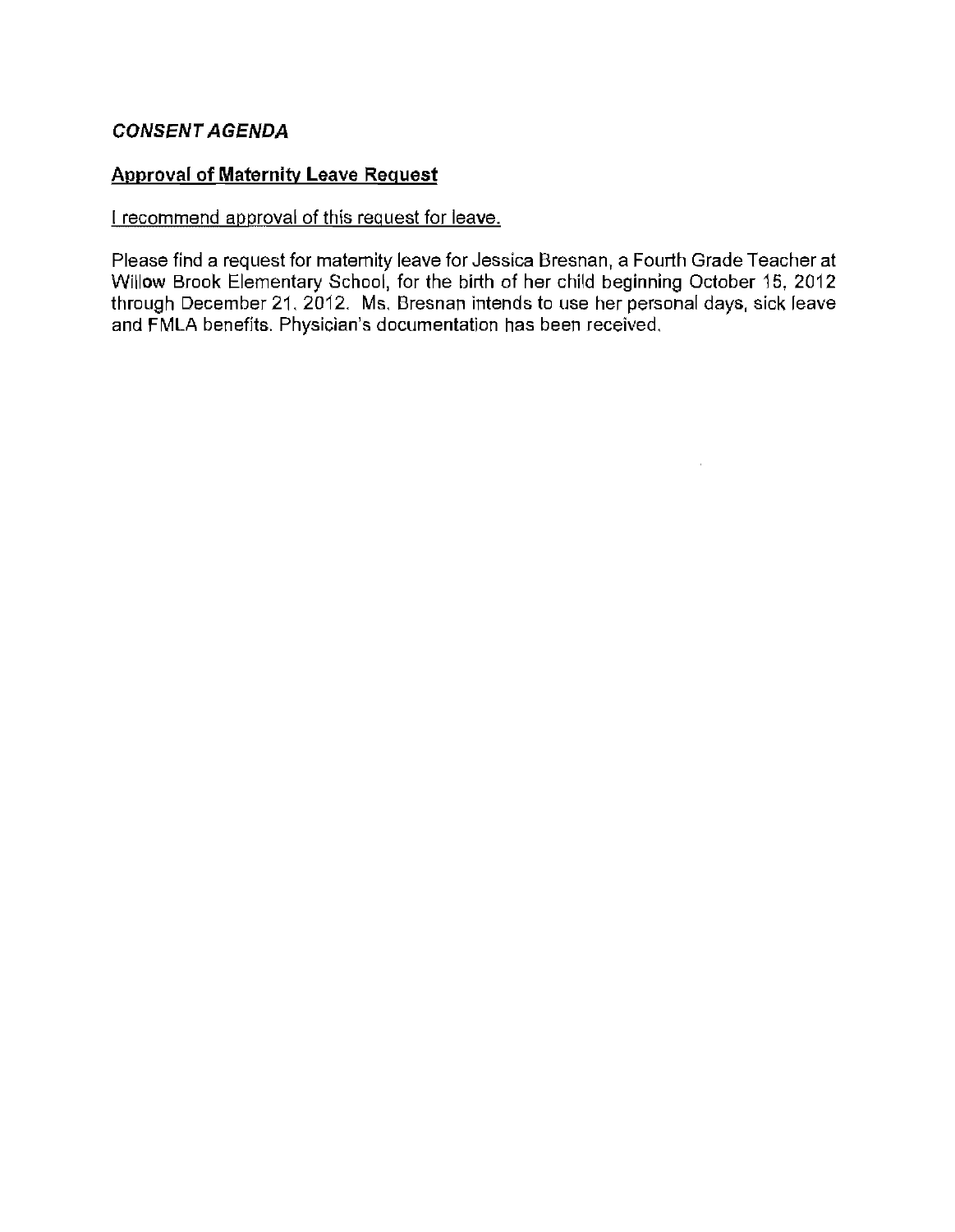July 27,2012

Dr. Thomas E. Bailey 304 New York Avenue P.O. Box 6588 Oak Ridge, TN 37830

Dear Dr. Bailey:

I am writing to inform you that I will be taking maternity leave and parental leave from approximately October 15, 2012 to December 21, 2012. I will be returning on January 4, 2012 at the start of the third quarter.

It is my intention to use any personal and sick leave days I have remaining during this time and will take the rest of my leave using unpaid FMLA henefits for the remainder of my absence.

Enclosed, please find my doctor's certificate confirming I am pregnant and stating my expected date of delivery.

Thank you for your consideration in this matter.

Sincerely, Jessica L. Bresnan Willow Brook Elementary School

Enc!. Medical Certificate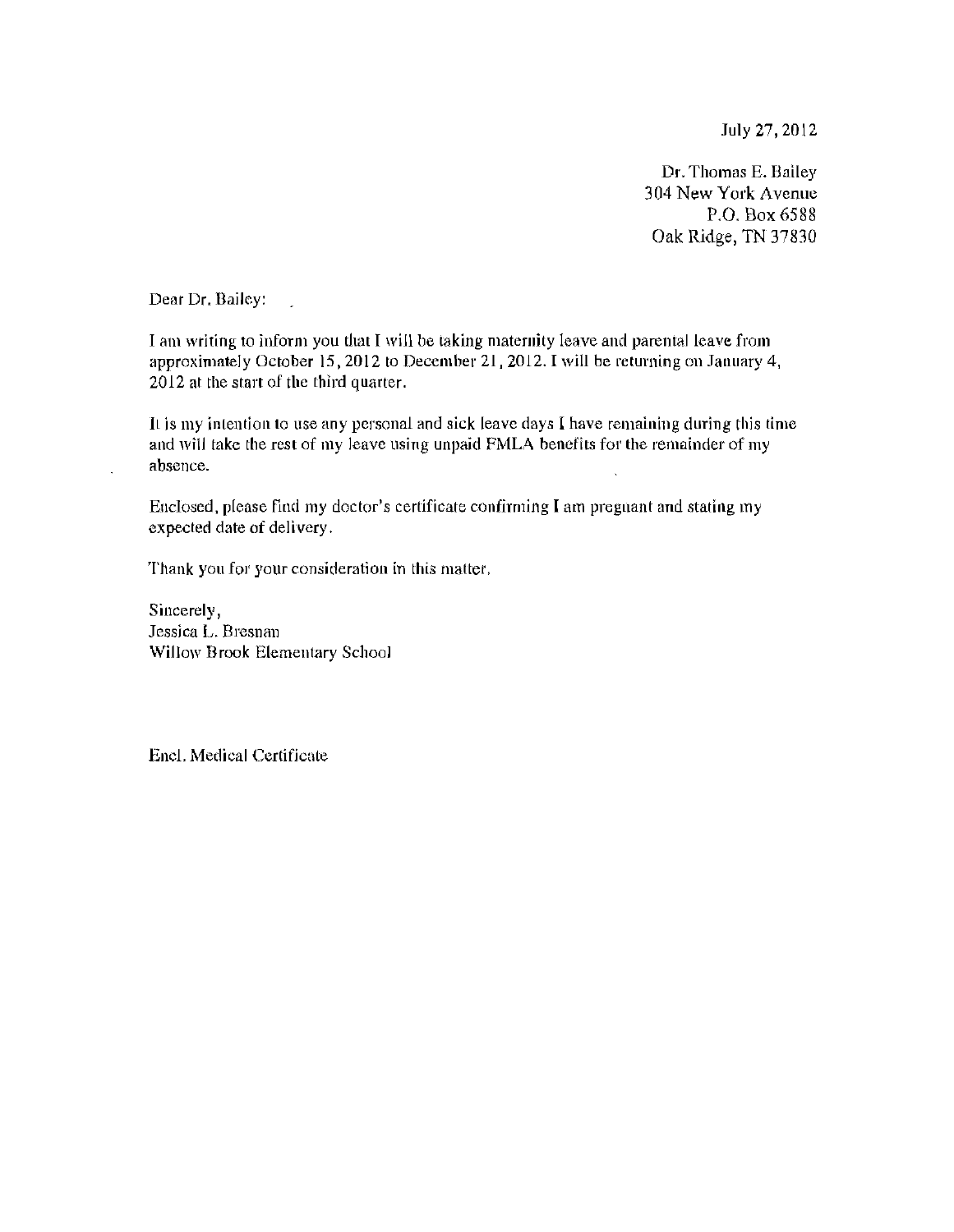#### **CONSENT AGENDA**

#### **Approval of Maternity Leave Request**

#### I recommend approval of this request for leave.

Please find a request for maternity leave for Christy Munsey, a School Counselor at Jefferson Middle School, for the birth of her child beginning October 19,2012 through the end of the 2012 - 2013 school year. Ms. Munsey intends to use her personal days, sick leave and unpaid **FMLA** benefits. Ms. Munsey plans to return to her position at the start of the 2013 - 2014 school year. Physician's documentation has been received.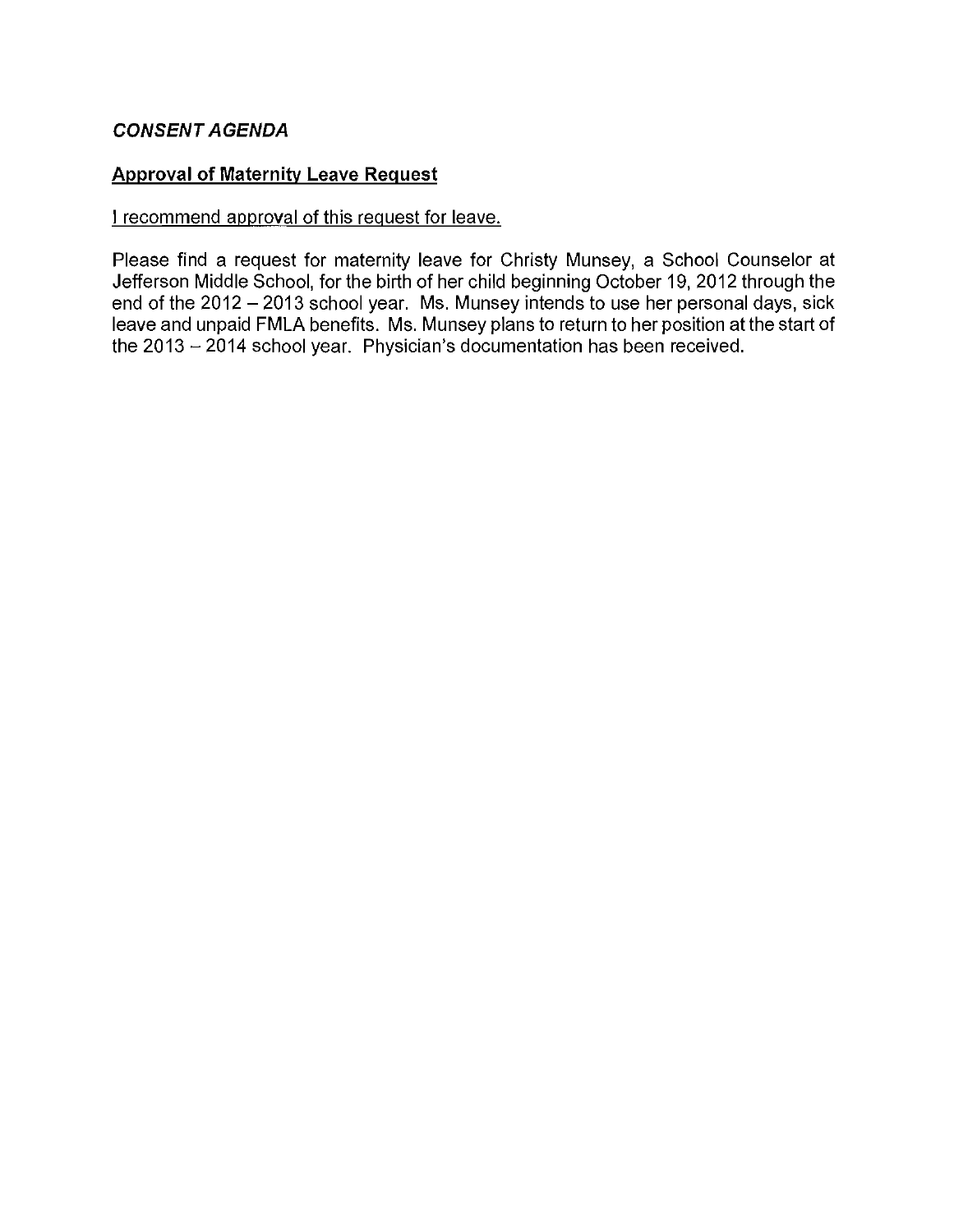#### **August 22, 2012**

Dr. Bailey 304 New York Avenue Oak Ridge, TN 37830

Dear Dr. Bailey,

Please accept this letter as my official request for maternity leave. My due date is November 12,2012. I request my last day of work prior to delivery to be Friday, October 19th ; making the start date of my leave Monday, October 29<sup>th</sup>. I will return to work for the 2013-2014 school year on Monday, July 22,2013.

I request the combined use of sick leave, unpaid FMLA benefits and unpaid leave to cover my maternity leave.

I am providing medical documentation of my pregnancy.

Thank you for your consideration of this request.

Sincerely Christy Munsey<br>Christy Munsey<br>Jefferson Middle School hristy Muhsey

cmunsey@ortn.edu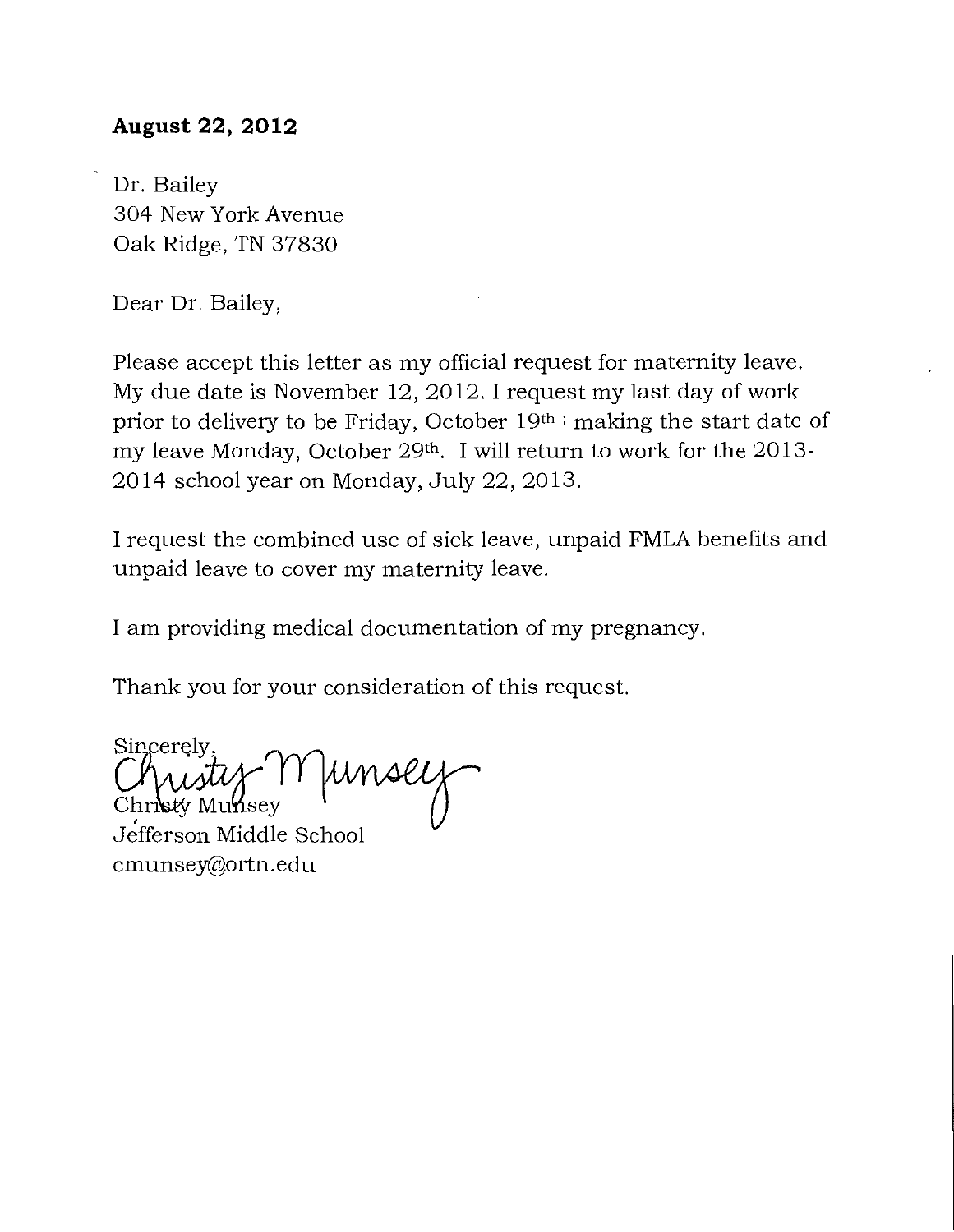#### *CONSENT AGENDA*

#### **Approval of the 2012-2013 USDAlCACFP Food Program Grant for the Oak Ridge Schools' Preschool.**

I recommend the Board approve the 2012-2013 USDAlCACFP Food Program Grant for the Oak Ridge Schools' Preschool

Attached **is** a copy of the 2012-2013 USDAlSACFP Food Program Grant for the Oak Ridge Schools' Preschool. The items included in the grant have been reviewed by all personnel involved with maintaining the grant.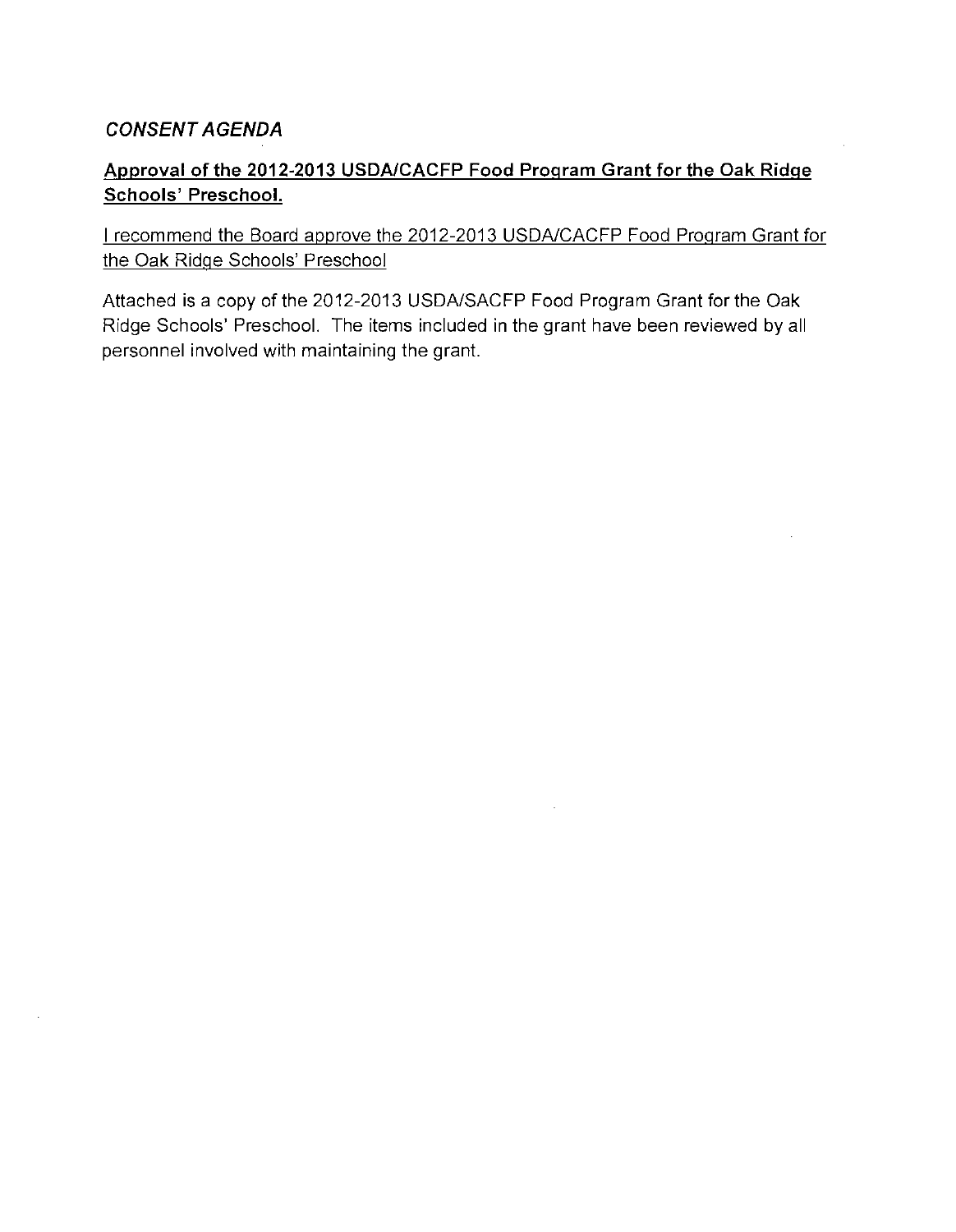

#### Child and Adult Care Food Program (CACFP)

| Agreement No. (12 digits)<br>Ridge Schools Freschool<br>034759931005<br>Zip Code<br>Ave.<br>$TN$ 37830<br>304<br>ork.<br>37830<br>If Sponsoring Organization operates under another name enter it below<br>Employer Identification Number<br>$62 - 6014956$<br>Fax Number:<br>汇-Mail Address:<br>d'Iane@ortn.edu<br>$1865 - 425 - 9120$<br>$865 - 425 - 9101$<br>3. Name and Title of Person Responsible at Sponsoring Organization for CACFP:<br>Melinda White Principal<br>4. For Private Non-Profit, Public or Church Sponsoring Organization Only:<br>Name of Executive Director:<br>Home Address of Executive Director:<br>Date of Birth of Executive Director:<br>155 Grandcove Lit<br>Oak Ridge, TN. 37830<br>$1 - 9$<br>Home Address of Board Chairperson:<br>Date of Birth of Board Chairperson;<br>17 Palisades Phury.<br>Dak Ridge, Trl. 37830<br>Keys Fillaur<br>5. For Proprietary (Privately Owned) Sponsoring Organization Only:<br>Name of Owner (Or Name/Title of Corporate<br>Home Address of Owner (Or Corporate<br>Date of Birth of Owner (Or Corporate Representative):<br>Representative):<br>Did the total federal funds received by your sponsoring organization through the State of Tennessee and expended during the<br>sponsoring organization's prior fiscal year, and the total federal funds received by the sponsoring organization directly from the federal<br>government and expended during the sponsoring organization's prior fiscal year exceed \$500,000; Fig. Yes $\times$ No. If the total<br>federal funds exceeded \$500,000, the sponsoring organization is required to have an audit of the funds to participate in the CACFP.<br>Yes   □<br>N/A<br>Nσ<br>図<br>Yes<br>ΙI<br>l No<br>is a roster attached for your sponsoring organization's personnel who completed the Annual Civil Rights.<br>⊠<br>Yes<br>No<br>ΙI<br>10. Has a (Media) Release been issued for all feeding sites under your organization's sponsorship for the new<br>⊠<br>Yes<br>No<br>11. If your organization is a proprietary entity, is least 25% of each sponsored facilities' enrollment or license<br>hapacity, whichever is less, beneficiaries of the TDHS Child Care Certificate Program; or eligible for free or<br>Yes<br>N<br>No | Enter the following information: |  |  |  |  |
|-----------------------------------------------------------------------------------------------------------------------------------------------------------------------------------------------------------------------------------------------------------------------------------------------------------------------------------------------------------------------------------------------------------------------------------------------------------------------------------------------------------------------------------------------------------------------------------------------------------------------------------------------------------------------------------------------------------------------------------------------------------------------------------------------------------------------------------------------------------------------------------------------------------------------------------------------------------------------------------------------------------------------------------------------------------------------------------------------------------------------------------------------------------------------------------------------------------------------------------------------------------------------------------------------------------------------------------------------------------------------------------------------------------------------------------------------------------------------------------------------------------------------------------------------------------------------------------------------------------------------------------------------------------------------------------------------------------------------------------------------------------------------------------------------------------------------------------------------------------------------------------------------------------------------------------------------------------------------------------------------------------------------------------------------------------------------------------------------------------------------------------------------------------------------------------------------------------------------------------------------------------------|----------------------------------|--|--|--|--|
|                                                                                                                                                                                                                                                                                                                                                                                                                                                                                                                                                                                                                                                                                                                                                                                                                                                                                                                                                                                                                                                                                                                                                                                                                                                                                                                                                                                                                                                                                                                                                                                                                                                                                                                                                                                                                                                                                                                                                                                                                                                                                                                                                                                                                                                                 | Name of Sponsoring Organization  |  |  |  |  |
|                                                                                                                                                                                                                                                                                                                                                                                                                                                                                                                                                                                                                                                                                                                                                                                                                                                                                                                                                                                                                                                                                                                                                                                                                                                                                                                                                                                                                                                                                                                                                                                                                                                                                                                                                                                                                                                                                                                                                                                                                                                                                                                                                                                                                                                                 |                                  |  |  |  |  |
|                                                                                                                                                                                                                                                                                                                                                                                                                                                                                                                                                                                                                                                                                                                                                                                                                                                                                                                                                                                                                                                                                                                                                                                                                                                                                                                                                                                                                                                                                                                                                                                                                                                                                                                                                                                                                                                                                                                                                                                                                                                                                                                                                                                                                                                                 | <b>Mailing Address</b>           |  |  |  |  |
|                                                                                                                                                                                                                                                                                                                                                                                                                                                                                                                                                                                                                                                                                                                                                                                                                                                                                                                                                                                                                                                                                                                                                                                                                                                                                                                                                                                                                                                                                                                                                                                                                                                                                                                                                                                                                                                                                                                                                                                                                                                                                                                                                                                                                                                                 | Street                           |  |  |  |  |
|                                                                                                                                                                                                                                                                                                                                                                                                                                                                                                                                                                                                                                                                                                                                                                                                                                                                                                                                                                                                                                                                                                                                                                                                                                                                                                                                                                                                                                                                                                                                                                                                                                                                                                                                                                                                                                                                                                                                                                                                                                                                                                                                                                                                                                                                 |                                  |  |  |  |  |
|                                                                                                                                                                                                                                                                                                                                                                                                                                                                                                                                                                                                                                                                                                                                                                                                                                                                                                                                                                                                                                                                                                                                                                                                                                                                                                                                                                                                                                                                                                                                                                                                                                                                                                                                                                                                                                                                                                                                                                                                                                                                                                                                                                                                                                                                 |                                  |  |  |  |  |
|                                                                                                                                                                                                                                                                                                                                                                                                                                                                                                                                                                                                                                                                                                                                                                                                                                                                                                                                                                                                                                                                                                                                                                                                                                                                                                                                                                                                                                                                                                                                                                                                                                                                                                                                                                                                                                                                                                                                                                                                                                                                                                                                                                                                                                                                 |                                  |  |  |  |  |
|                                                                                                                                                                                                                                                                                                                                                                                                                                                                                                                                                                                                                                                                                                                                                                                                                                                                                                                                                                                                                                                                                                                                                                                                                                                                                                                                                                                                                                                                                                                                                                                                                                                                                                                                                                                                                                                                                                                                                                                                                                                                                                                                                                                                                                                                 | 2. Contact Information:          |  |  |  |  |
|                                                                                                                                                                                                                                                                                                                                                                                                                                                                                                                                                                                                                                                                                                                                                                                                                                                                                                                                                                                                                                                                                                                                                                                                                                                                                                                                                                                                                                                                                                                                                                                                                                                                                                                                                                                                                                                                                                                                                                                                                                                                                                                                                                                                                                                                 | Telephone Number:                |  |  |  |  |
|                                                                                                                                                                                                                                                                                                                                                                                                                                                                                                                                                                                                                                                                                                                                                                                                                                                                                                                                                                                                                                                                                                                                                                                                                                                                                                                                                                                                                                                                                                                                                                                                                                                                                                                                                                                                                                                                                                                                                                                                                                                                                                                                                                                                                                                                 |                                  |  |  |  |  |
|                                                                                                                                                                                                                                                                                                                                                                                                                                                                                                                                                                                                                                                                                                                                                                                                                                                                                                                                                                                                                                                                                                                                                                                                                                                                                                                                                                                                                                                                                                                                                                                                                                                                                                                                                                                                                                                                                                                                                                                                                                                                                                                                                                                                                                                                 |                                  |  |  |  |  |
|                                                                                                                                                                                                                                                                                                                                                                                                                                                                                                                                                                                                                                                                                                                                                                                                                                                                                                                                                                                                                                                                                                                                                                                                                                                                                                                                                                                                                                                                                                                                                                                                                                                                                                                                                                                                                                                                                                                                                                                                                                                                                                                                                                                                                                                                 |                                  |  |  |  |  |
|                                                                                                                                                                                                                                                                                                                                                                                                                                                                                                                                                                                                                                                                                                                                                                                                                                                                                                                                                                                                                                                                                                                                                                                                                                                                                                                                                                                                                                                                                                                                                                                                                                                                                                                                                                                                                                                                                                                                                                                                                                                                                                                                                                                                                                                                 |                                  |  |  |  |  |
|                                                                                                                                                                                                                                                                                                                                                                                                                                                                                                                                                                                                                                                                                                                                                                                                                                                                                                                                                                                                                                                                                                                                                                                                                                                                                                                                                                                                                                                                                                                                                                                                                                                                                                                                                                                                                                                                                                                                                                                                                                                                                                                                                                                                                                                                 |                                  |  |  |  |  |
|                                                                                                                                                                                                                                                                                                                                                                                                                                                                                                                                                                                                                                                                                                                                                                                                                                                                                                                                                                                                                                                                                                                                                                                                                                                                                                                                                                                                                                                                                                                                                                                                                                                                                                                                                                                                                                                                                                                                                                                                                                                                                                                                                                                                                                                                 |                                  |  |  |  |  |
|                                                                                                                                                                                                                                                                                                                                                                                                                                                                                                                                                                                                                                                                                                                                                                                                                                                                                                                                                                                                                                                                                                                                                                                                                                                                                                                                                                                                                                                                                                                                                                                                                                                                                                                                                                                                                                                                                                                                                                                                                                                                                                                                                                                                                                                                 |                                  |  |  |  |  |
|                                                                                                                                                                                                                                                                                                                                                                                                                                                                                                                                                                                                                                                                                                                                                                                                                                                                                                                                                                                                                                                                                                                                                                                                                                                                                                                                                                                                                                                                                                                                                                                                                                                                                                                                                                                                                                                                                                                                                                                                                                                                                                                                                                                                                                                                 |                                  |  |  |  |  |
|                                                                                                                                                                                                                                                                                                                                                                                                                                                                                                                                                                                                                                                                                                                                                                                                                                                                                                                                                                                                                                                                                                                                                                                                                                                                                                                                                                                                                                                                                                                                                                                                                                                                                                                                                                                                                                                                                                                                                                                                                                                                                                                                                                                                                                                                 |                                  |  |  |  |  |
|                                                                                                                                                                                                                                                                                                                                                                                                                                                                                                                                                                                                                                                                                                                                                                                                                                                                                                                                                                                                                                                                                                                                                                                                                                                                                                                                                                                                                                                                                                                                                                                                                                                                                                                                                                                                                                                                                                                                                                                                                                                                                                                                                                                                                                                                 |                                  |  |  |  |  |
|                                                                                                                                                                                                                                                                                                                                                                                                                                                                                                                                                                                                                                                                                                                                                                                                                                                                                                                                                                                                                                                                                                                                                                                                                                                                                                                                                                                                                                                                                                                                                                                                                                                                                                                                                                                                                                                                                                                                                                                                                                                                                                                                                                                                                                                                 |                                  |  |  |  |  |
|                                                                                                                                                                                                                                                                                                                                                                                                                                                                                                                                                                                                                                                                                                                                                                                                                                                                                                                                                                                                                                                                                                                                                                                                                                                                                                                                                                                                                                                                                                                                                                                                                                                                                                                                                                                                                                                                                                                                                                                                                                                                                                                                                                                                                                                                 |                                  |  |  |  |  |
|                                                                                                                                                                                                                                                                                                                                                                                                                                                                                                                                                                                                                                                                                                                                                                                                                                                                                                                                                                                                                                                                                                                                                                                                                                                                                                                                                                                                                                                                                                                                                                                                                                                                                                                                                                                                                                                                                                                                                                                                                                                                                                                                                                                                                                                                 |                                  |  |  |  |  |
|                                                                                                                                                                                                                                                                                                                                                                                                                                                                                                                                                                                                                                                                                                                                                                                                                                                                                                                                                                                                                                                                                                                                                                                                                                                                                                                                                                                                                                                                                                                                                                                                                                                                                                                                                                                                                                                                                                                                                                                                                                                                                                                                                                                                                                                                 |                                  |  |  |  |  |
|                                                                                                                                                                                                                                                                                                                                                                                                                                                                                                                                                                                                                                                                                                                                                                                                                                                                                                                                                                                                                                                                                                                                                                                                                                                                                                                                                                                                                                                                                                                                                                                                                                                                                                                                                                                                                                                                                                                                                                                                                                                                                                                                                                                                                                                                 | Representative):                 |  |  |  |  |
|                                                                                                                                                                                                                                                                                                                                                                                                                                                                                                                                                                                                                                                                                                                                                                                                                                                                                                                                                                                                                                                                                                                                                                                                                                                                                                                                                                                                                                                                                                                                                                                                                                                                                                                                                                                                                                                                                                                                                                                                                                                                                                                                                                                                                                                                 |                                  |  |  |  |  |
|                                                                                                                                                                                                                                                                                                                                                                                                                                                                                                                                                                                                                                                                                                                                                                                                                                                                                                                                                                                                                                                                                                                                                                                                                                                                                                                                                                                                                                                                                                                                                                                                                                                                                                                                                                                                                                                                                                                                                                                                                                                                                                                                                                                                                                                                 |                                  |  |  |  |  |
|                                                                                                                                                                                                                                                                                                                                                                                                                                                                                                                                                                                                                                                                                                                                                                                                                                                                                                                                                                                                                                                                                                                                                                                                                                                                                                                                                                                                                                                                                                                                                                                                                                                                                                                                                                                                                                                                                                                                                                                                                                                                                                                                                                                                                                                                 |                                  |  |  |  |  |
|                                                                                                                                                                                                                                                                                                                                                                                                                                                                                                                                                                                                                                                                                                                                                                                                                                                                                                                                                                                                                                                                                                                                                                                                                                                                                                                                                                                                                                                                                                                                                                                                                                                                                                                                                                                                                                                                                                                                                                                                                                                                                                                                                                                                                                                                 | 8.                               |  |  |  |  |
|                                                                                                                                                                                                                                                                                                                                                                                                                                                                                                                                                                                                                                                                                                                                                                                                                                                                                                                                                                                                                                                                                                                                                                                                                                                                                                                                                                                                                                                                                                                                                                                                                                                                                                                                                                                                                                                                                                                                                                                                                                                                                                                                                                                                                                                                 |                                  |  |  |  |  |
|                                                                                                                                                                                                                                                                                                                                                                                                                                                                                                                                                                                                                                                                                                                                                                                                                                                                                                                                                                                                                                                                                                                                                                                                                                                                                                                                                                                                                                                                                                                                                                                                                                                                                                                                                                                                                                                                                                                                                                                                                                                                                                                                                                                                                                                                 |                                  |  |  |  |  |
|                                                                                                                                                                                                                                                                                                                                                                                                                                                                                                                                                                                                                                                                                                                                                                                                                                                                                                                                                                                                                                                                                                                                                                                                                                                                                                                                                                                                                                                                                                                                                                                                                                                                                                                                                                                                                                                                                                                                                                                                                                                                                                                                                                                                                                                                 | 7.                               |  |  |  |  |
|                                                                                                                                                                                                                                                                                                                                                                                                                                                                                                                                                                                                                                                                                                                                                                                                                                                                                                                                                                                                                                                                                                                                                                                                                                                                                                                                                                                                                                                                                                                                                                                                                                                                                                                                                                                                                                                                                                                                                                                                                                                                                                                                                                                                                                                                 | 8.                               |  |  |  |  |
|                                                                                                                                                                                                                                                                                                                                                                                                                                                                                                                                                                                                                                                                                                                                                                                                                                                                                                                                                                                                                                                                                                                                                                                                                                                                                                                                                                                                                                                                                                                                                                                                                                                                                                                                                                                                                                                                                                                                                                                                                                                                                                                                                                                                                                                                 | 9.                               |  |  |  |  |
|                                                                                                                                                                                                                                                                                                                                                                                                                                                                                                                                                                                                                                                                                                                                                                                                                                                                                                                                                                                                                                                                                                                                                                                                                                                                                                                                                                                                                                                                                                                                                                                                                                                                                                                                                                                                                                                                                                                                                                                                                                                                                                                                                                                                                                                                 |                                  |  |  |  |  |
|                                                                                                                                                                                                                                                                                                                                                                                                                                                                                                                                                                                                                                                                                                                                                                                                                                                                                                                                                                                                                                                                                                                                                                                                                                                                                                                                                                                                                                                                                                                                                                                                                                                                                                                                                                                                                                                                                                                                                                                                                                                                                                                                                                                                                                                                 |                                  |  |  |  |  |
|                                                                                                                                                                                                                                                                                                                                                                                                                                                                                                                                                                                                                                                                                                                                                                                                                                                                                                                                                                                                                                                                                                                                                                                                                                                                                                                                                                                                                                                                                                                                                                                                                                                                                                                                                                                                                                                                                                                                                                                                                                                                                                                                                                                                                                                                 |                                  |  |  |  |  |

Each sponsoring organization must have adequate financial resources to operate the program on a daily basis. To address this requirement, please complete the attached budget. All program costs must be necessary, reasonable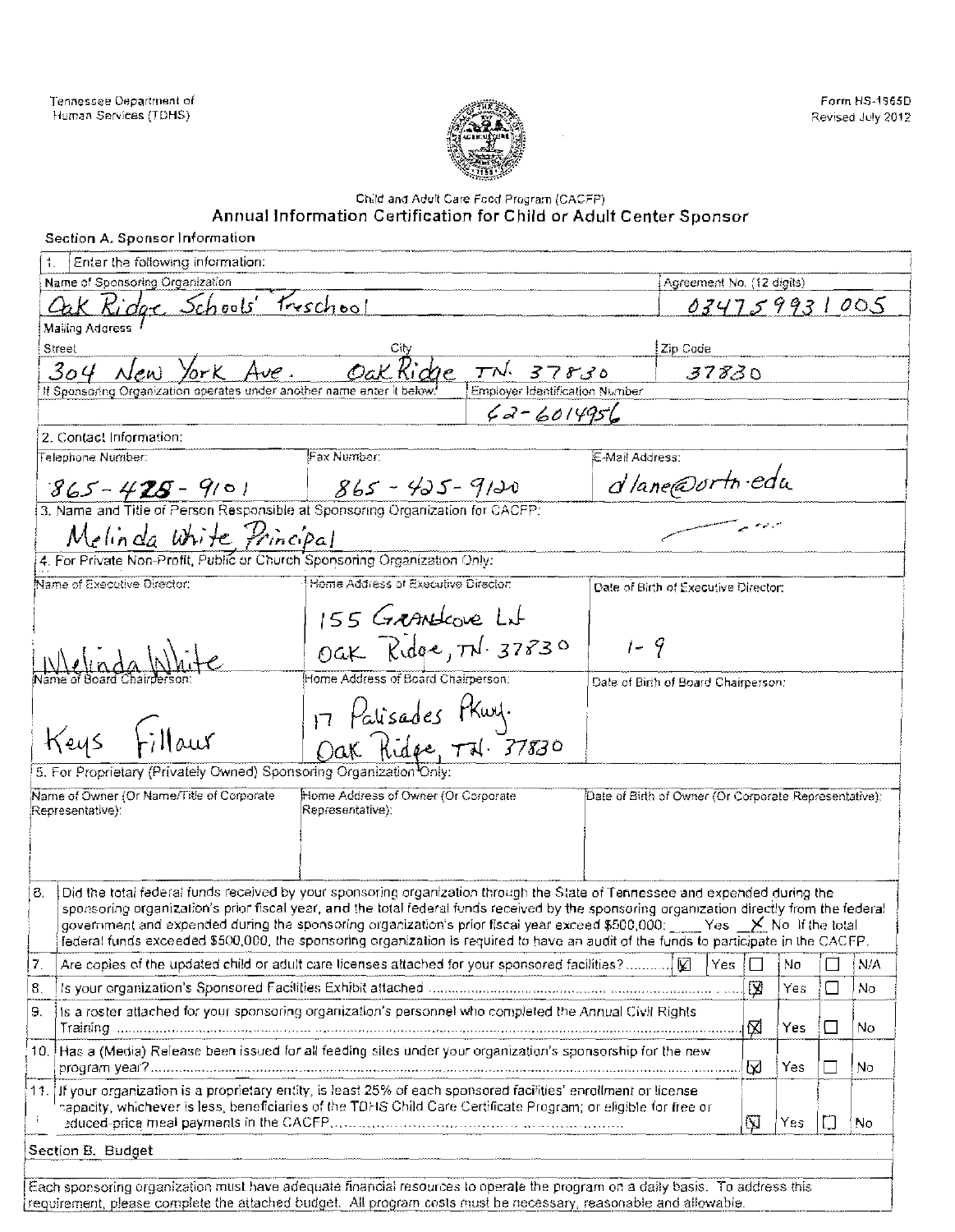I

#### ,ection C. Certification

This is to certify that the above named sponsoring organization meets all of the requirements for renewing sponsoring organizations that are contained in 7 CFR §226.6(b)(2). This means the sponsoring organization certifies that:

- 1. The management plan on file with the TDHS is complete and vp to date;
- 2. No sponsored facility or principal of a sponsored facility is currently on the CACFP National Disqualified List;
- 3. The outside employment policy most recently submitted to the TDHS remains current and in effect:
- 4 The names, mailing addresses, and dates of birth of all current sponsoring organization principals have been submitted to the TDHS;
- 5. The sponsoring organization itself, and the sponsoring organization's principals, are not currently on the CACFP National Disqualified List;
- 6. The list of any publicly funded programs the sponsoring organization and principals have participated in during the past seven years is current;
- 7. The sponsoring organization itself, and the sponsoring organization's principals, have not been determined ineligibie for any other publicly funded programs due to violation of that program's requirements in the past seven years;
- 8. No principals of (he sponsoring organ'zation have been convicted of any activity that occurred during the past seven years and that indicated a lack of business integrity: and
- 9. The sponsoring organization's currently compliant With the required performance standards of financial viability and management, administrative capability, and program accountability as described in 7 CFR §226.6(b)(2)(vii).

Any of the above information that has changed since the initial application has already been submitted to the TDHS or is being submitted with this certification.

I certify that the above information is true and correct to the best of my knowledge, and that I will immediately report to the ennessee Department of Human Services any changes that occur to the information submitted in my application. I also vertify that reimbursement will be claimed only for approved meals served to eligible participants during the hours they are in attendance at the facilities approved for CACFP participation. I understand that deliberate misrepresentation or withholding of information July result in prosecution under applicable state and federal statutes. I also understand that the submittal of false information in this document will result in the denial of my sponsoring organization's application and termination of my sponsoring organization's agreement to participate in the CACFP. I further understand that my sponsoring organization and all individuals providing false information in this document will be placed on the National

Disqualified List (NDL) and will be subject to any other applicable civil or criminal penalties.  $\int$ nature - Official of Sponsoring Organization . Dare Metingon Limbert Name of the Signing Official Filte of the Sponsoring Organization Official

- $\Box$  Approved  $\Box$
- $\Box$  Approved<br> $\Box$  Denied (If checked, provide explanation below):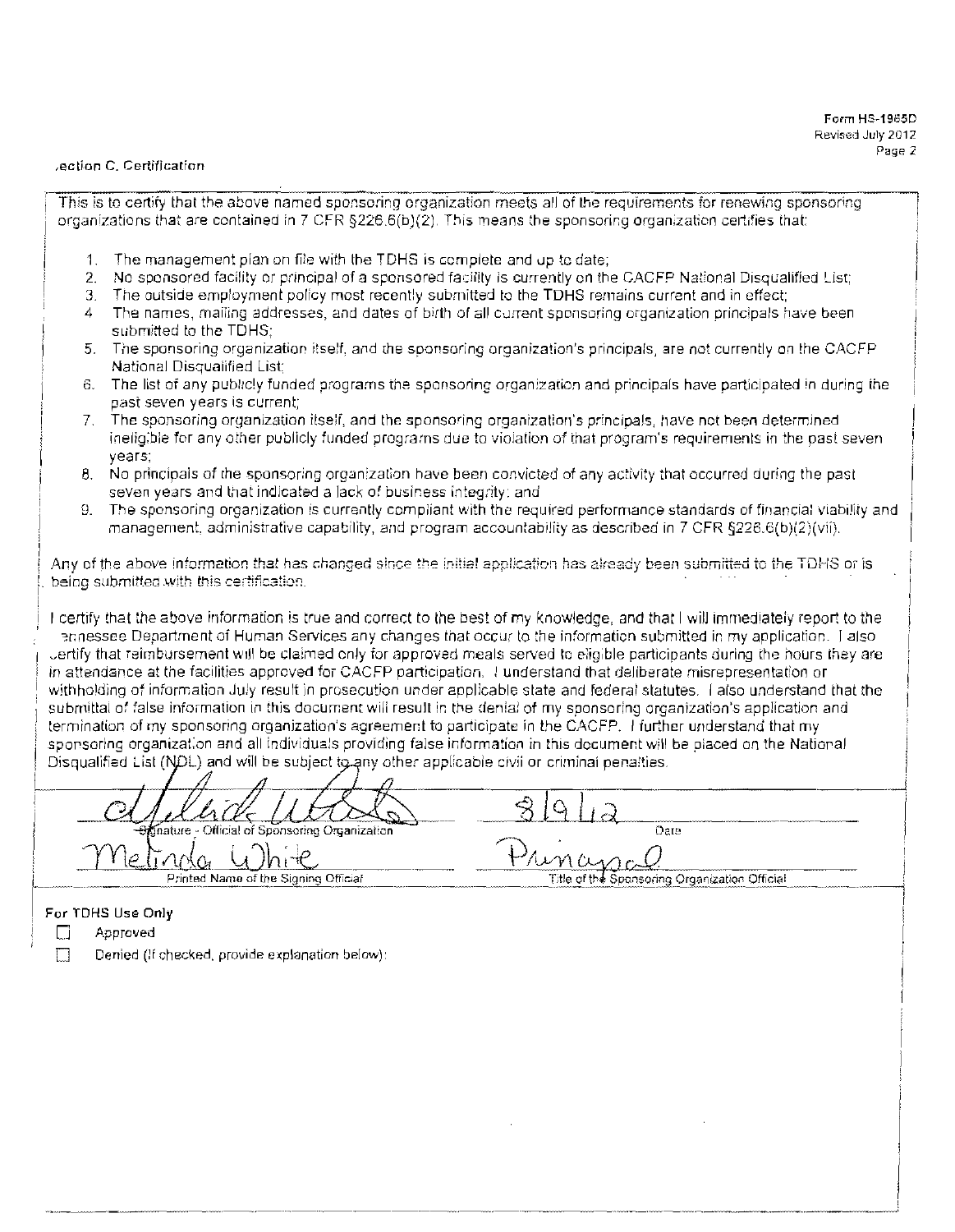|                                                                                                       |                                              |                                                                     |                                                      |                                                                             | PAGE $\geq$ of 4                                                           |
|-------------------------------------------------------------------------------------------------------|----------------------------------------------|---------------------------------------------------------------------|------------------------------------------------------|-----------------------------------------------------------------------------|----------------------------------------------------------------------------|
| CACF. FOOD SERVICE BUDGET FOR SPONSOR OF AFFILIATED CHILD OR ADULT CARE CENTERS                       |                                              |                                                                     |                                                      |                                                                             |                                                                            |
| <b>Jame of Sponsor:</b>                                                                               |                                              |                                                                     | <b>Estimated Payments for Application Period: \$</b> |                                                                             |                                                                            |
| <b>EXPENSES BY OBJECT</b>                                                                             | <b>PROPOSED</b><br><b>OPERATING</b><br>COSTS | <b>APPROVED</b><br>COSTS (TO BE<br><b>COMPLETED BY</b><br>DHS ONLY) | PROPOSED<br><b>ADMINISTRATIVE</b><br>COSTS           | <b>APPROVED</b><br><b>COSTS (TO BE</b><br><b>COMPLETED BY</b><br>DHS ONLY ) | <b>TOTAL APPROVED</b><br><b>COSTS (TO BE</b><br>COMPLETED BY<br>DHS ONLY ) |
| Salaries/wages to prepare/ serve meals<br>excluding benefits/payroll taxes)                           | 5<br>36, 762                                 | $\mathbb{S}$ .                                                      |                                                      |                                                                             |                                                                            |
| Fringe benefits/payroll laxes for employees who<br>prepare/serve meals                                | $\mathfrak{F}$<br>[0,0]                      | $\mathbb{S}$ :                                                      |                                                      |                                                                             | \$                                                                         |
| Food Costs (must be at least 50% of est.<br>CACFP payments for program year)                          | \$<br>77.745                                 | \$                                                                  |                                                      |                                                                             | \$                                                                         |
| Expendable Supplies (i.e., napkins, straws,<br>dishwashing detergent, etc.)                           | \$<br>10,000                                 | \$                                                                  |                                                      |                                                                             | $\overline{\mathcal{S}}$                                                   |
| Durable Supplies (i.e., items costing less than<br>\$5,000 with life expectancy of more than 1 year). | \$<br>6, 211                                 | \$                                                                  |                                                      |                                                                             | $\mathbb S$                                                                |
| Contracted meal services (enter amount if<br>meals to be purchased from private company)              | \$<br>Œ                                      | \$                                                                  |                                                      |                                                                             | \$                                                                         |
| Contract personnel (non-employees who are<br>under contract to prepare/serve meals)                   | $\mathfrak{P}$<br>Ø                          | \$                                                                  |                                                      |                                                                             | \$                                                                         |
| Food service equipment purchase (must attach<br>description of each equipment item)                   | S<br>Ø                                       | \$                                                                  |                                                      |                                                                             | £.                                                                         |
| Food service equipment rental and maintenance                                                         | \$<br>Ø                                      | \$                                                                  |                                                      |                                                                             | \$                                                                         |
| Salaries/wages for CACFP administrative<br>employees (excluding benefits/payroll taxes)               |                                              |                                                                     | 12,055                                               | \$                                                                          | S                                                                          |
| Fringe benefits/payroll taxes for CACFP<br>administrative employees                                   |                                              |                                                                     | \$<br>4.220                                          | \$                                                                          | \$                                                                         |
| Office Supplies                                                                                       |                                              |                                                                     | 2cc                                                  | \$                                                                          | \$                                                                         |
| Communications                                                                                        |                                              |                                                                     | $\mathbf{c}^\text{b}_\text{b}$                       | $\mathfrak{P}$                                                              | $\mathfrak{P}$                                                             |
| Postage, Printing and Publications                                                                    |                                              |                                                                     | \$<br> CC                                            | £                                                                           | \$                                                                         |
| Contract personnel (non-employees who<br>perform administrative duties)                               |                                              |                                                                     | \$<br>Œ                                              | \$                                                                          | $\mathfrak{F}$                                                             |
| Decupancy                                                                                             |                                              |                                                                     | Ò                                                    | \$                                                                          | \$                                                                         |
| Travel (If any projected costs, complete Page 4<br>if the budget)                                     |                                              |                                                                     | \$<br>Ø                                              | \$                                                                          | \$                                                                         |
| ndirect administrative costs                                                                          |                                              |                                                                     | ቶ                                                    | Ĵ                                                                           | \$                                                                         |
| OTAL OPERATING AND ADMINISTRATIVE<br>:OSTS                                                            | S<br>41.537                                  | \$                                                                  | \$<br>6,575                                          | S<br><b>Contract</b>                                                        | \$                                                                         |

- HS-1965D (Revised 7/12 - All Other Forms Obsolete)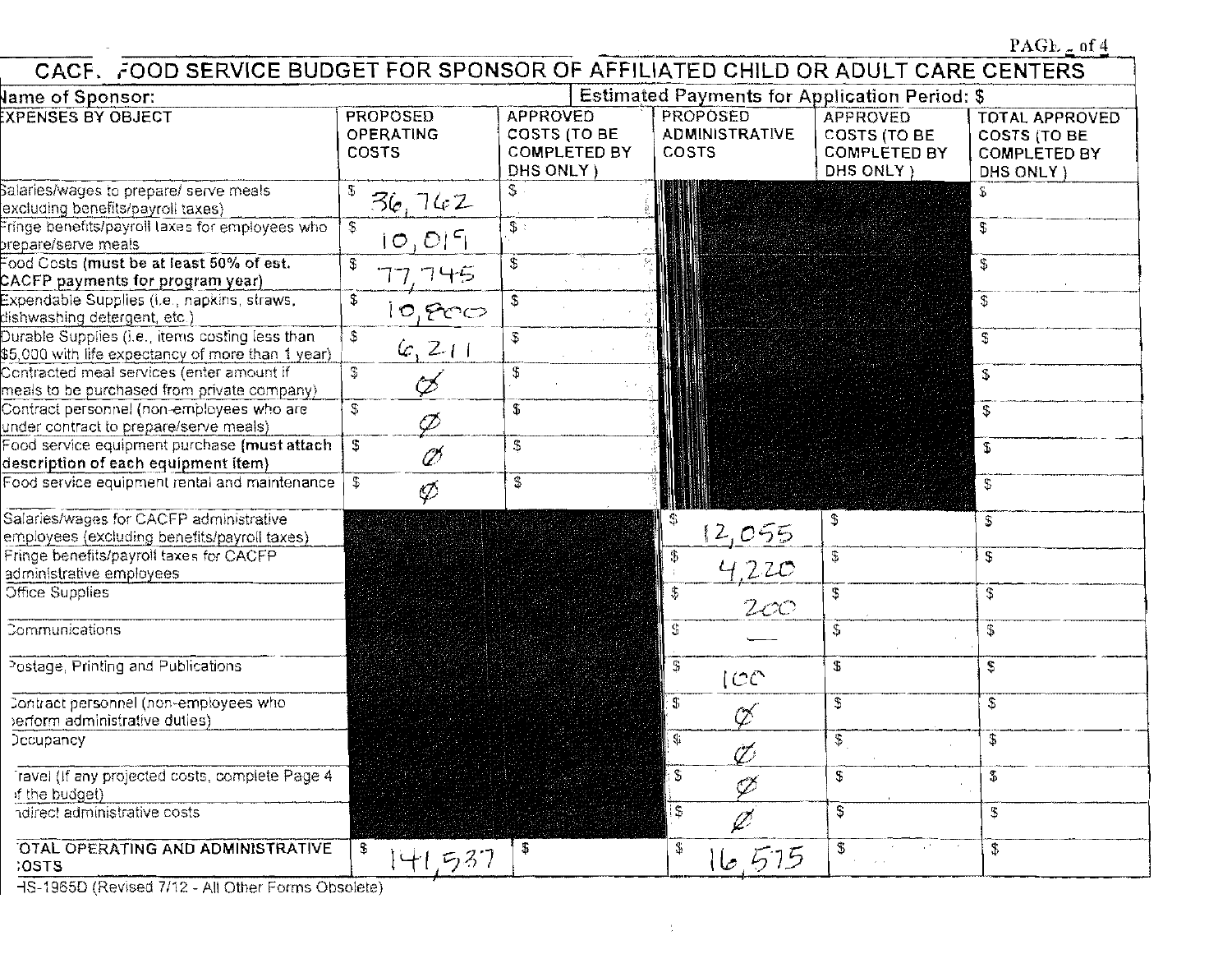PAGE  $\frac{3}{4}$  of  $\frac{4}{5}$ 

#### PERSONNEL SALARY SCHEDULE FOR SPONSOR OF AFFILIATED CHILD OR ADULT CARE CENTERS

|                                      |                                      | <b>A Final HOPERATING PERSONNEL (TO BE CHARGED TO THE CACFP)</b> |                                                                                |                                                                                             |
|--------------------------------------|--------------------------------------|------------------------------------------------------------------|--------------------------------------------------------------------------------|---------------------------------------------------------------------------------------------|
| Employee Name<br><u>gesti Martia</u> | Position Title<br>MARK AN ANG MARKAT | <b>Duties</b><br>State of the                                    | Annual Salary or<br>Wage (including)<br><b>Fringe Benefits and</b><br>∂Taxes)ৌ | Amount of Employee<br>Salary of Wages to be<br>Charged to CACFP<br><b>A GRASHER OCH ALL</b> |
| EPECCA<br>tencen                     | CAPETERUA<br>MANAGER                 |                                                                  | 434.900                                                                        | \$3,347                                                                                     |
| DEAN<br>HARDIN                       | $C$ CO $IC$                          |                                                                  | $\frac{1}{4}14.475$                                                            | 516.478                                                                                     |
| GWYNU<br>WUITED                      | FOOD Serzuice                        |                                                                  | $+26,936$                                                                      | W2G936                                                                                      |

|               |                | ADMINISTRATIVE PERSONNEL (TO BE CHARGED TO THE CACFP) |                                                                                                                                                                             |                                                                               |
|---------------|----------------|-------------------------------------------------------|-----------------------------------------------------------------------------------------------------------------------------------------------------------------------------|-------------------------------------------------------------------------------|
| Employee Name | Position Title | <b>Dutles</b> :                                       | <b>Fringe Benefits and   Charged to CACFP</b><br><b>A WARDED TAXES ) A WARDED TO A RELEASE MARKETING THE RELEASE OF A STATE OF A RELEASE OF A RELEASE OF A RELEASE OF A</b> | Annual Salary or Amount of Employee<br>Wages (including Salary or Wages to be |
| 3ARY<br>FLUCH | FOOD SANKE     |                                                       | $86,955$ $ 812,200$                                                                                                                                                         |                                                                               |
| AMMY<br>vB    | FOOD SEPUICES  |                                                       | 16,393                                                                                                                                                                      | 4,069                                                                         |
|               |                |                                                       |                                                                                                                                                                             |                                                                               |

1965D (Revised 7/12 - All Other Forms Obsolete)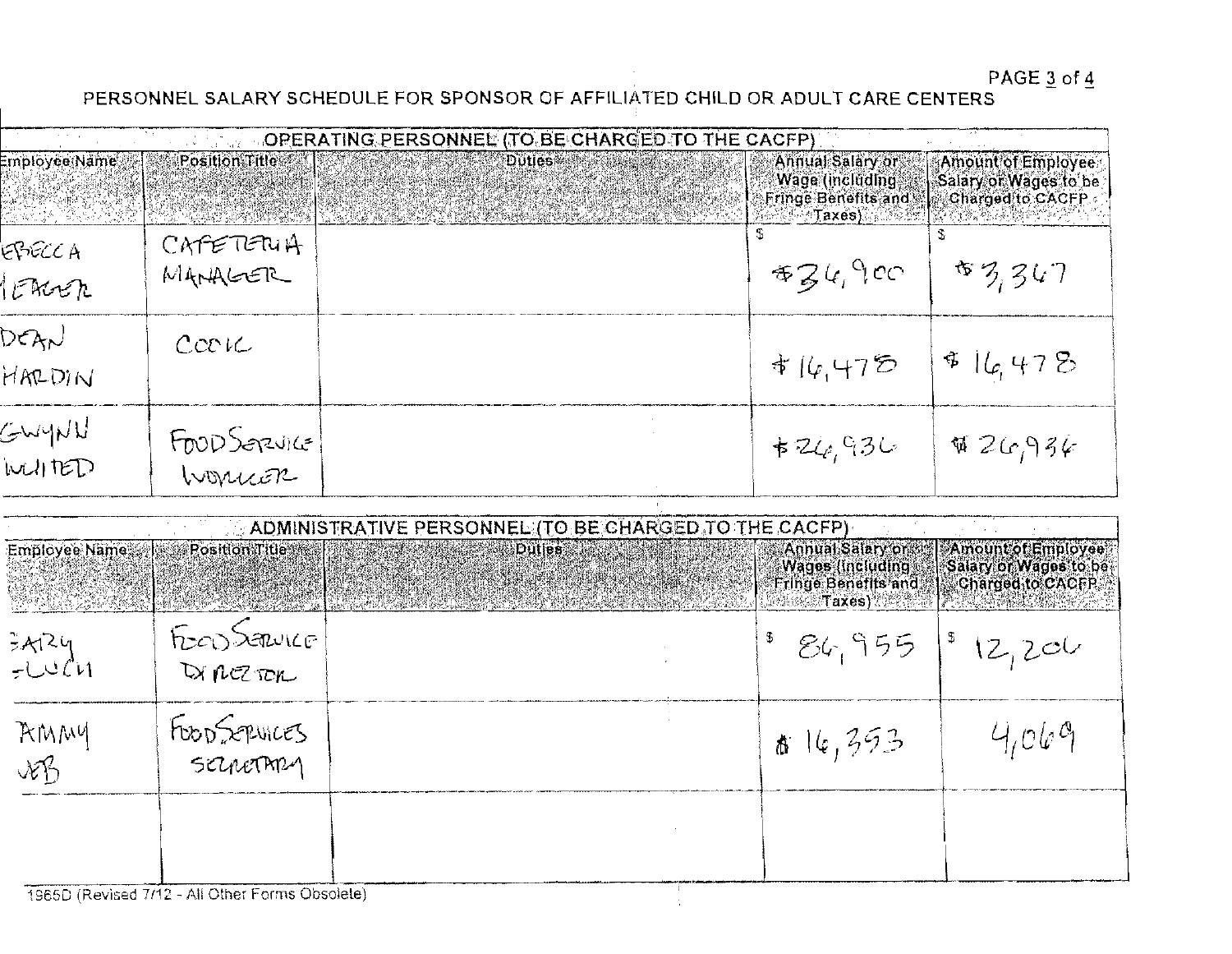#### PROPOSED TRAVEL BUDGET

| FRAVEL (In-State)     |                                            |
|-----------------------|--------------------------------------------|
|                       |                                            |
|                       | Estimated Cost: \$                         |
| TRAVEL (In-State)     |                                            |
|                       |                                            |
|                       | Estimated Cost: \$                         |
| TRAVEL (In-State)     |                                            |
|                       |                                            |
|                       | Estimated Cost: \$________________________ |
| TRAVEL (In-State)     |                                            |
|                       |                                            |
|                       | Estimated Cost: \$                         |
| TRAVEL (Out-of-State) |                                            |
|                       |                                            |
|                       | Estimated Cost: \$                         |
|                       |                                            |

 $\alpha$  $\frac{1}{4}$ 

 $\ddot{\phantom{a}}$ 

 $\hat{\mathbf{z}}$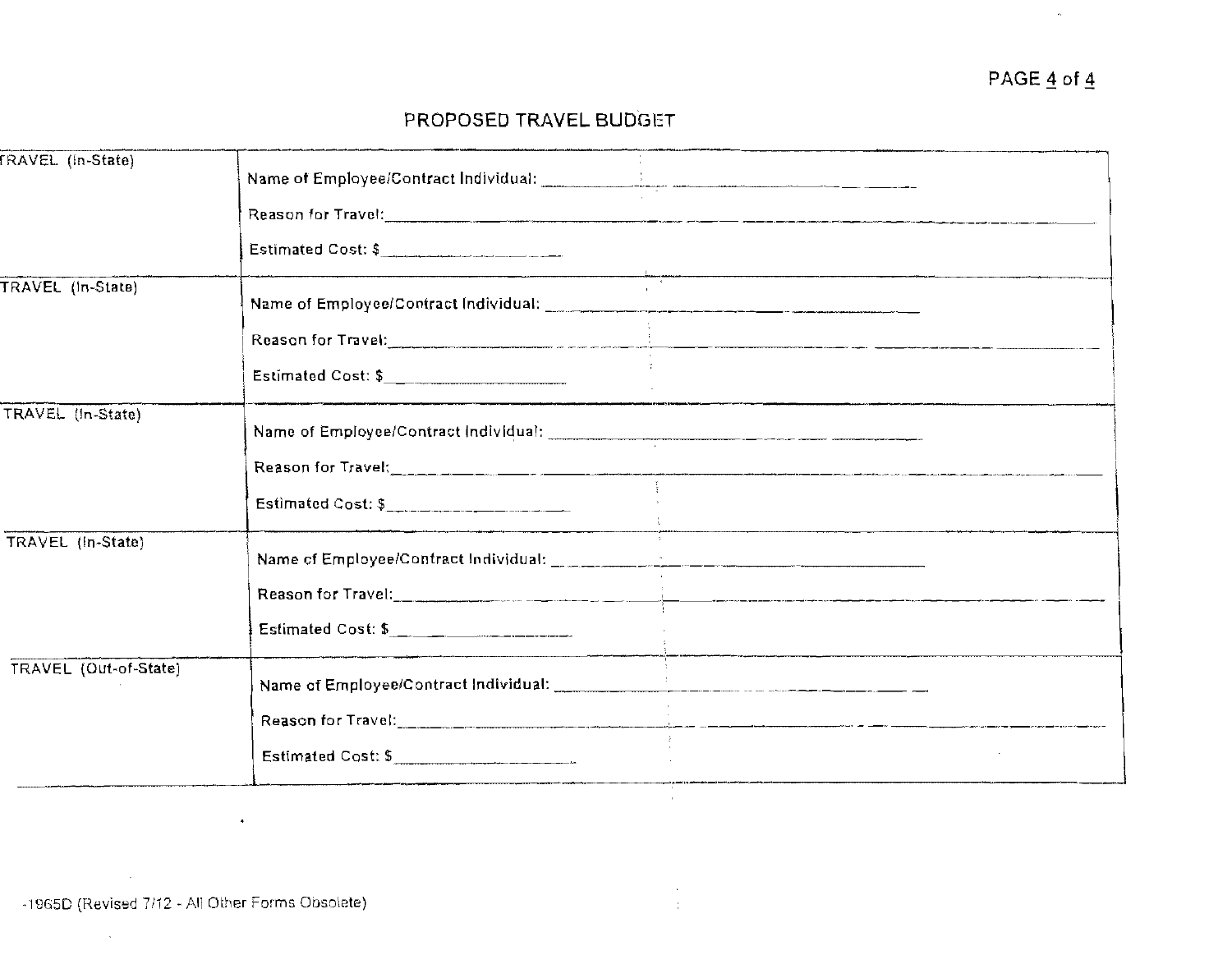### **USDA/CACFP CIVIL RIGHTS TRAINING**

#### 2012-2013

Preschool Alianna Lane

**Date** 

 $7.16.12$  $7 - 16 - 12$  $7 - 17 - 12$  $8.3.12...$ 

**Food Service** 

Gallt

<u>Date</u>  $7/16/1$ 

 $7/19/12$ 

Go To: Powerpoint

http:www.tn.gov/humanserv/adfam/ccfp\_forms/ccfp\_15.html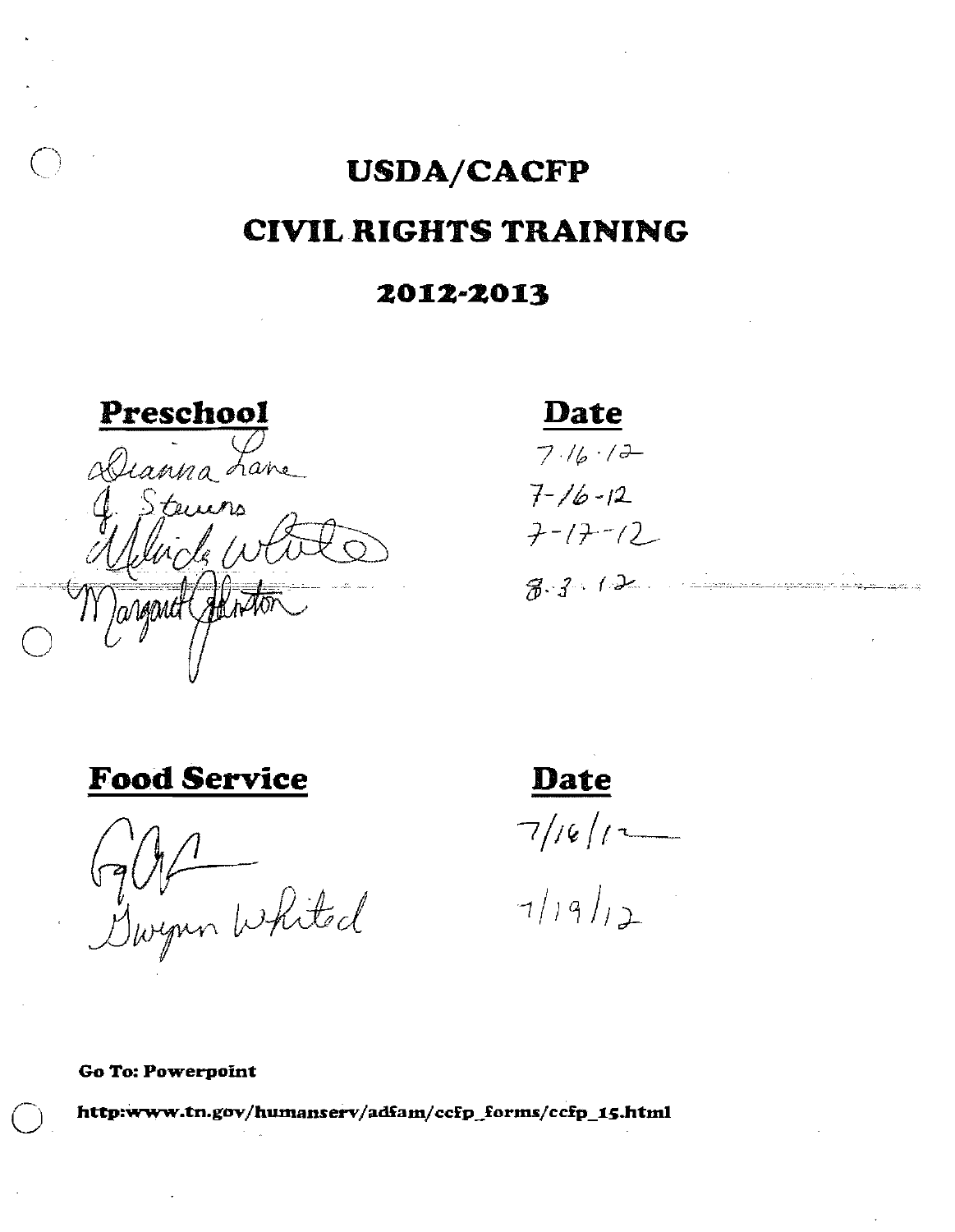

## TENNESSEE DEPARTMENT OF EDUCATION **CERTIFICATION OF APPROVAL Woodland Elementary Pre-K**

This agency has met the minimum standards for child care program approval

pursuant to TCA  $49-1-302(1)$  et seq. Maximum number of children enrolled (20) Fiscal Year 2011-2012

Location: 168 Manhattan Avenue

County: Anderson

Commissioner

FD-5019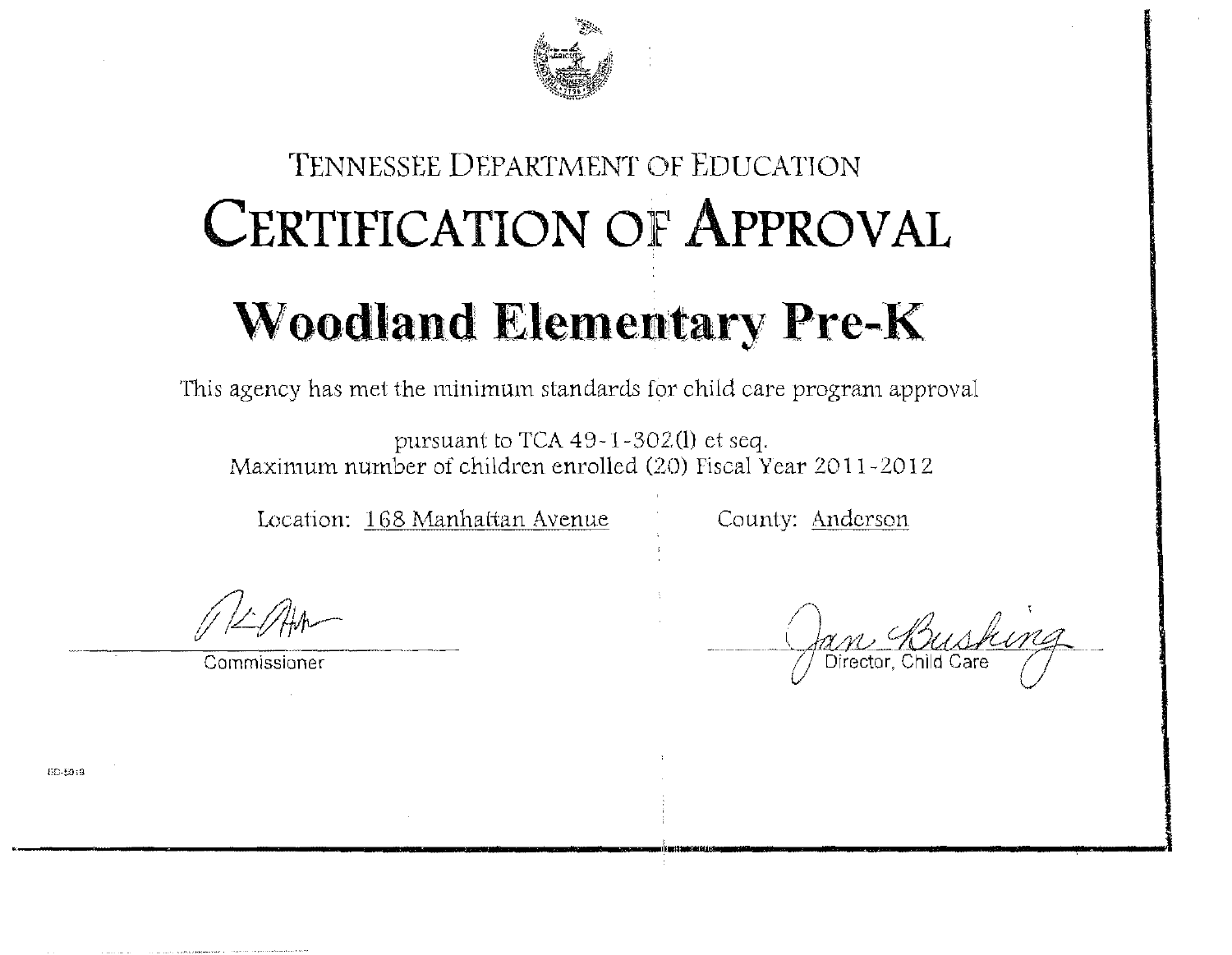

### TENNESSEE DEPARTMENT OF EDUCATION CERTIFICATION OF APPROVAL

## **Oak Ridge School's Preschool Program**

This agency has met the minimum standards for child care program approval

pursuant to TCA  $49-1-302(1)$  et seq. Maximum number of children enrolled  $(27,0)$  Fiscal Year 2011-2012

Location: 304 New York Avenue County: Anderson

Commissioner

ED-5019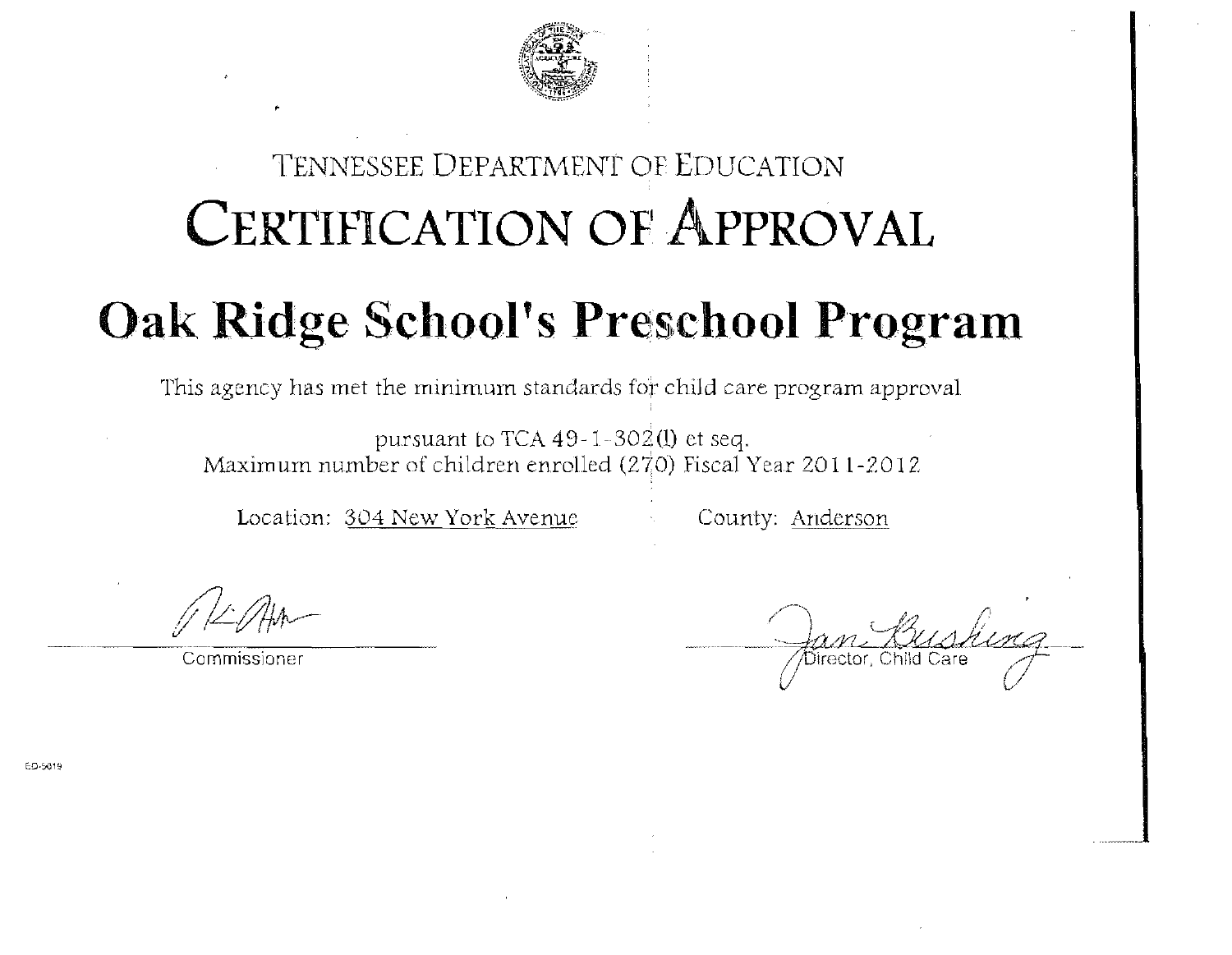### Oak Ridge Schools' Preschool Playground, Bus, Health and Food Handling Safety Inservice 25 July 2012

Confidentiality

Housekeeping

'Food Handling and Safety

Bloodborne Pathogens

Birth Certificates - Dads' names

Playground Safety **Stations** Playground rules and monitoring Heat

Transportation Safety- our system is set up with fail safes, if performed properly

Safety Plan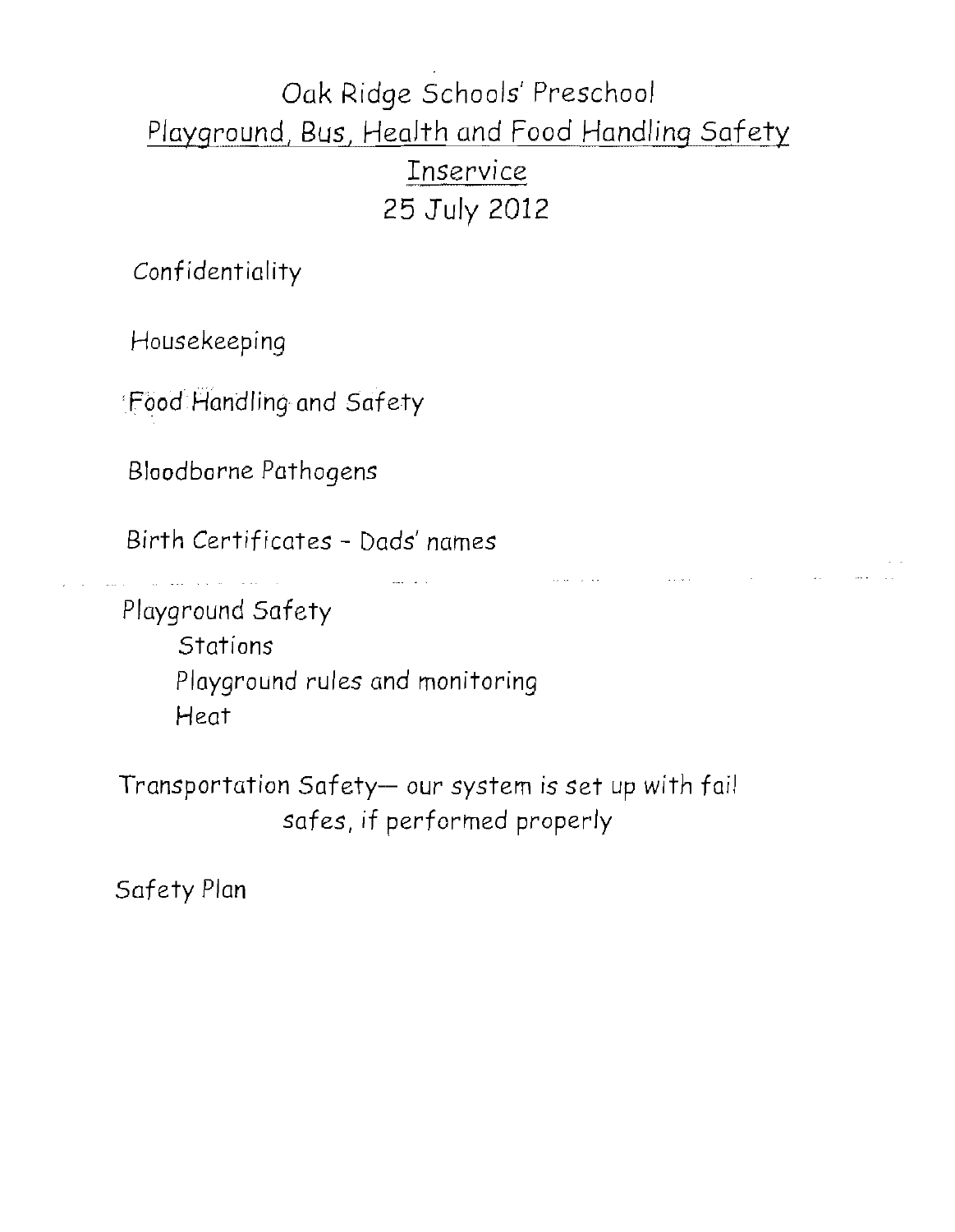# FACILITY(IES) EXHIBIT<br>(CHILD OR ADULT CARE CENTER, EMERGENCY SHELTER OR<br>(AFTER SCHOOL CARE PROGRAM FOR AT-RISK CHILDREN

 $\mathcal{L}^{\text{max}}_{\text{max}}$ 

County: Anderson

| NAME AND ADDRESS<br>OF EACH FACILITY                                                                                                    | <b>TYPE OF FACILITY</b><br>Child Care Center=C<br>Adult Care Center=A<br>Emergency<br>Shelter=ES<br>At-Risk Program=AR | LIC.<br>CAP. | NO. OF<br><b>SHIFTS</b> | Breakfast = B<br>$L$ unch = $L$<br>PM Snack = PM<br>Supper $= S$ | AM Snack = $AM$<br>Evening Snack = $ES$ | PROPOSED MEALS/SERVICE TIMES: |        |                        |                        |
|-----------------------------------------------------------------------------------------------------------------------------------------|------------------------------------------------------------------------------------------------------------------------|--------------|-------------------------|------------------------------------------------------------------|-----------------------------------------|-------------------------------|--------|------------------------|------------------------|
|                                                                                                                                         |                                                                                                                        |              |                         | B                                                                | ${\sf AM}$                              | $\mathbf L$                   | PM     | S                      | $\mathop{ES}\nolimits$ |
|                                                                                                                                         |                                                                                                                        |              |                         | Begin:<br>9:30                                                   | Begin:                                  | Begin:<br><u>]['20</u>        | Begin: | Begin:<br>$\perp$      | Begin:                 |
| Our Ridge Shoots<br>304 New York Ave<br>Oak Ridge Th.<br>Oak Ridge Schools<br>Dak Ridge Schools<br>1,8 Manhatter Ave.<br>Dak Ridge, Th. |                                                                                                                        | 1270         | $\mathfrak{t}$          | End:<br><u>ن م.</u>                                              | End:                                    | End:<br>$\mu$ io $\circ$      | End:   | End:<br><u>  30</u>    | End.                   |
|                                                                                                                                         |                                                                                                                        | الأمالات     |                         | Begin:<br>8:30                                                   | Begin:                                  | Begin:<br><u> 11:30</u>       | Begin: | Begin:<br><u> 1:15</u> | Begin:                 |
|                                                                                                                                         |                                                                                                                        | 30           |                         | End:<br>900                                                      | End:                                    | End:<br><u> J'</u> co         | End:   | End:<br>130            | End:                   |
|                                                                                                                                         |                                                                                                                        |              |                         | Begin:                                                           | Begin:                                  | Begin:                        | Begin: | Begin:                 | Begin:                 |
|                                                                                                                                         |                                                                                                                        |              |                         | End:                                                             | End:                                    | End:                          | End:   | End:                   | End:                   |
|                                                                                                                                         |                                                                                                                        |              |                         | Begin:                                                           | Begin:                                  | Begin:                        | Begin: | Begin:                 | Begin:                 |
|                                                                                                                                         |                                                                                                                        |              |                         | End:                                                             | End:                                    | End:                          | End:   | End:                   | End:                   |
|                                                                                                                                         |                                                                                                                        |              |                         | Begin:                                                           | Begin:                                  | Begin:                        | Begin: | Begin:                 | Begin:                 |
|                                                                                                                                         |                                                                                                                        |              |                         | End:                                                             | End:                                    | End:                          | End.   | End:                   | End.                   |
|                                                                                                                                         |                                                                                                                        |              |                         |                                                                  |                                         |                               |        |                        |                        |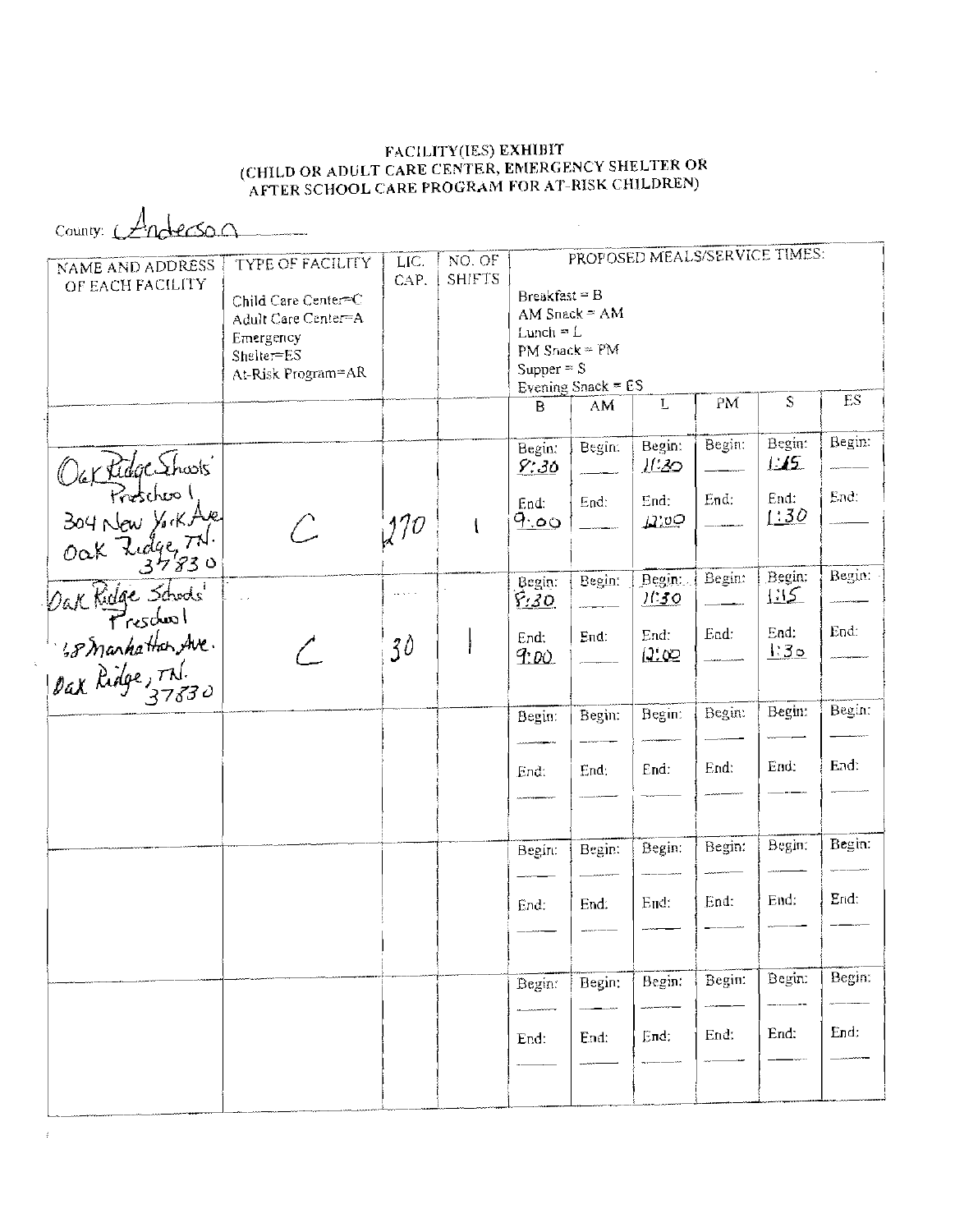#### **CACFP REIMBURSEMENT RATES JULY 1,2012, THROUGH JUNE 30, 2013**

|                    |                  | MEALS SERVED IN CHILD AND ADULT CARE CENTER |            |
|--------------------|------------------|---------------------------------------------|------------|
| <b>Eligibility</b> | <b>Breakfast</b> | Lunch/Supper                                | Supplement |
| Free               | \$1.55           | \$3.0875                                    | \$0.78     |
| Reduced            | \$1.25           | \$2.6875                                    | \$0.39     |
| $_{\rm Paid}$      | \$0.27           | \$0.4975                                    | \$0.07     |

|             |           | MEALS SERVED IN CHILD CARE HOME |            |
|-------------|-----------|---------------------------------|------------|
| Eligibility | Breakfast | Lunch/Supper                    | Supplement |
| Tier 1      |           | \$2.38                          | SO.7       |
| Tier 2      | 50.46     | 1.44                            | \$0.       |

| <b>Number of Homes</b> | <b>ADMINISTRATIVE PAYMENTS FOR CHILD CARE HOME SPONSORS</b><br>Rate |  |  |
|------------------------|---------------------------------------------------------------------|--|--|
| First 50 homes         | \$107.00 per home per month                                         |  |  |
| Next 150 homes         | \$82.00 per home per month                                          |  |  |
| Next 800 homes         | \$64.00 per home per month                                          |  |  |
| Over 1000 homes        | \$56.00 per home per month                                          |  |  |

|             | MEALS SERVED IN EMERGENCY SHELFURS AND AN |              |            |
|-------------|-------------------------------------------|--------------|------------|
| Eligibility | Breakfast                                 | Lunch/Supper | Supplement |
| Free        | \$1.55                                    | \$3.0875     | \$0.78     |

| W.<br>VE AFTER SCHOOL CARE FOR AT RISK CHEDREN |                     |
|------------------------------------------------|---------------------|
| Supplement                                     | \$0.78              |
| Meal                                           | Free Rate for Meals |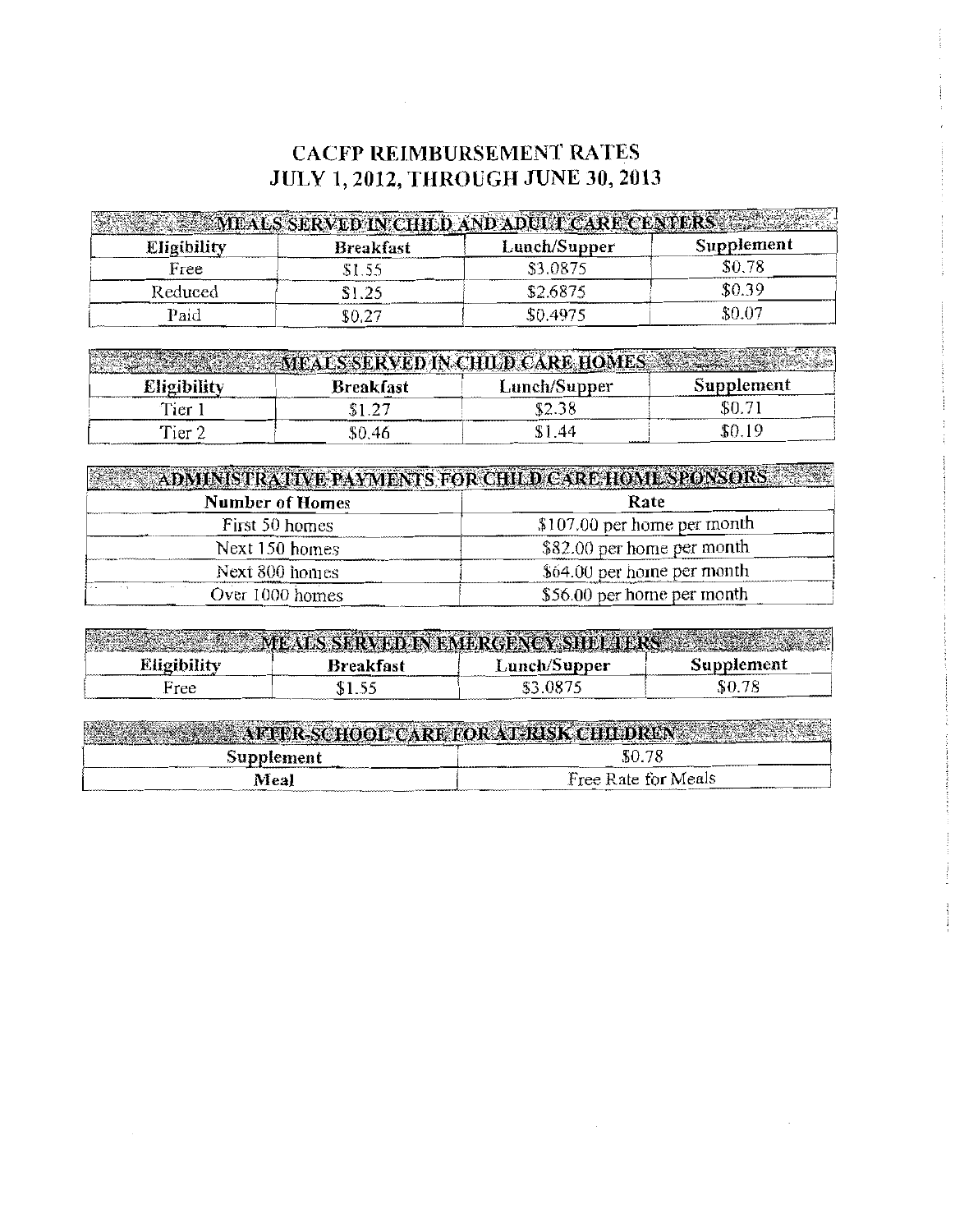#### **CONSENT AGENDA**

#### **Approval of FY '13 Budget Amendment #082712 - Transfer of Funds - First Reading**

I recommend the approval of the transfer of funds (as outlined below) to cover expenditures incurred by the "High Schools That Work" program.

The following represents the changes being recommended:

\$549.96 from 141-71300-429-000-00078 to 141-72230-499-000-00078. This transfer is requested due to cuts in instructional funds.

\$777.20 from 142-72230-355-802 to 142-72130-355-802. This transfer is requested due to a data entry error. The 142-72230-355-802 account code does not exist.

\$643.34 from 142-72230-355-50 to 142-72130-355-801. This transfer is requested because HSTW grant notification has not yet been received.

No new monies are being requested. **All** purchases will follow the proper Oak Ridge Schools protocol

This will not change the overall appropriation approved by the City and requires no action of City Council.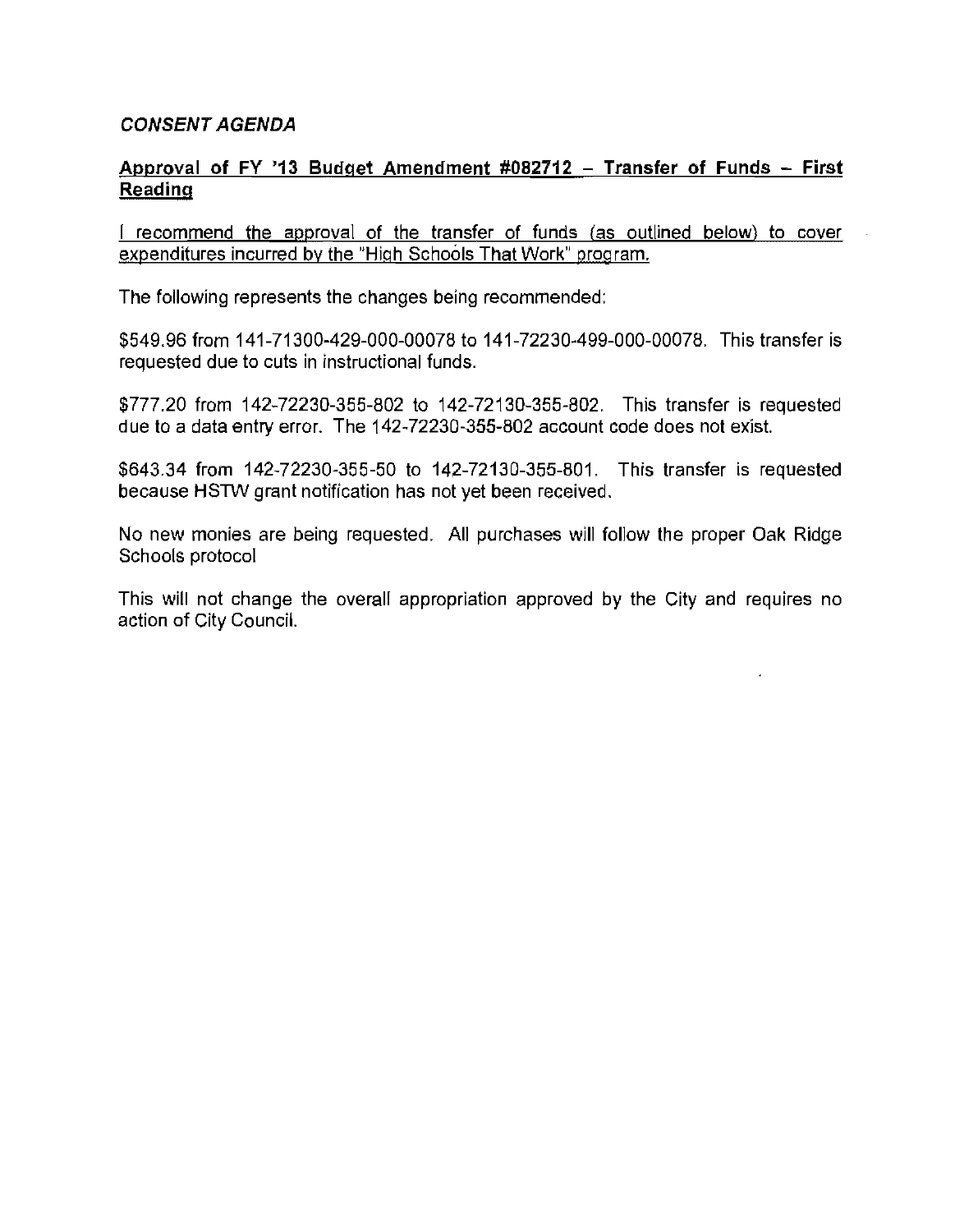|   |                                                                                                                                                                                                                                                                                                                                                 |           |                       | <b>Budget Transfer Request</b>        |                                         |            |                      |                            |              |
|---|-------------------------------------------------------------------------------------------------------------------------------------------------------------------------------------------------------------------------------------------------------------------------------------------------------------------------------------------------|-----------|-----------------------|---------------------------------------|-----------------------------------------|------------|----------------------|----------------------------|--------------|
|   |                                                                                                                                                                                                                                                                                                                                                 |           |                       | Please fill out all fields completely |                                         |            |                      |                            |              |
|   |                                                                                                                                                                                                                                                                                                                                                 | Date      | Fund                  | Account                               | Object                                  | Project    | Location             | Program                    | Total \$     |
| 大 | <b>EXAMPLE FROM</b>                                                                                                                                                                                                                                                                                                                             | 7/15/2011 | 141                   | 71100                                 | 429                                     | 300        | 00071                | 306                        | $-525.00$    |
|   | <b>EXAMPLE TO</b>                                                                                                                                                                                                                                                                                                                               | 7/15/2011 | 141                   | 71100                                 | 435                                     | 306        | 00000                | 000                        | \$25.00      |
| 1 | FROM Account # 8/2//2012                                                                                                                                                                                                                                                                                                                        |           | 141                   | 71300                                 | 429                                     |            | 78                   |                            | -\$549.96    |
|   | TO Account # 8/2/2012                                                                                                                                                                                                                                                                                                                           |           | 141                   | 72230                                 | 499                                     |            | 78                   |                            | \$549.96     |
|   |                                                                                                                                                                                                                                                                                                                                                 |           |                       |                                       |                                         |            |                      |                            |              |
| 2 | <b>FROM Account # 8/2/2012</b>                                                                                                                                                                                                                                                                                                                  |           | 142                   | 72230                                 | 355                                     | 802        |                      |                            | -\$777.20    |
|   | TO Account # 8/2/2012                                                                                                                                                                                                                                                                                                                           |           | 142                   | 72130                                 | 355                                     | 802        |                      |                            | \$777.20     |
|   |                                                                                                                                                                                                                                                                                                                                                 |           |                       |                                       |                                         |            |                      |                            |              |
| 3 | <b>FROM Account # 8/2/2012</b>                                                                                                                                                                                                                                                                                                                  |           | 142                   | 72230                                 | 355                                     | 50         |                      |                            | $-$ \$643.34 |
|   | TO Account # 8/2/2012                                                                                                                                                                                                                                                                                                                           |           | 142                   | 72130                                 | 355                                     | 801        |                      |                            | \$643.34     |
|   |                                                                                                                                                                                                                                                                                                                                                 |           |                       |                                       |                                         |            |                      |                            |              |
|   | When the TO and FROM Fund or Account is different, transfer requires BOE approval.                                                                                                                                                                                                                                                              |           |                       |                                       |                                         |            |                      |                            |              |
|   | i.e. FROM: 141, TO: 142 or FROM: 71100 TO: 71200                                                                                                                                                                                                                                                                                                |           |                       |                                       |                                         |            | Total \$ Fund Change |                            | \$0.00       |
|   | Reason For Request (Attach Separate Sheet or State or Federal Approval if Necessary)<br>1. Moved to administrative allocation due to budget cuts in instructional funds.<br>Data entry error - 142-72230-355-802 line does not exist.<br>Ι2.<br>3. HSTW grant notification has not been received so expense has to be moved to another account. |           |                       |                                       |                                         |            |                      |                            |              |
|   | APPROVALS: Must Occur Before the Accounting Entry Takes Place<br>IJ                                                                                                                                                                                                                                                                             |           |                       |                                       |                                         |            |                      |                            |              |
|   | aide 7 drard<br>Department/Program Manager                                                                                                                                                                                                                                                                                                      |           | <u>B-3-12</u><br>Date |                                       | Director of Business & Support Services | Staliano   |                      | $\times$<br>$-$ /L<br>Date |              |
|   |                                                                                                                                                                                                                                                                                                                                                 |           |                       |                                       | glave                                   | $\sqrt{2}$ |                      | $\omega$                   |              |

 $\mathcal{A}^{\mathcal{A}}$ 

-------------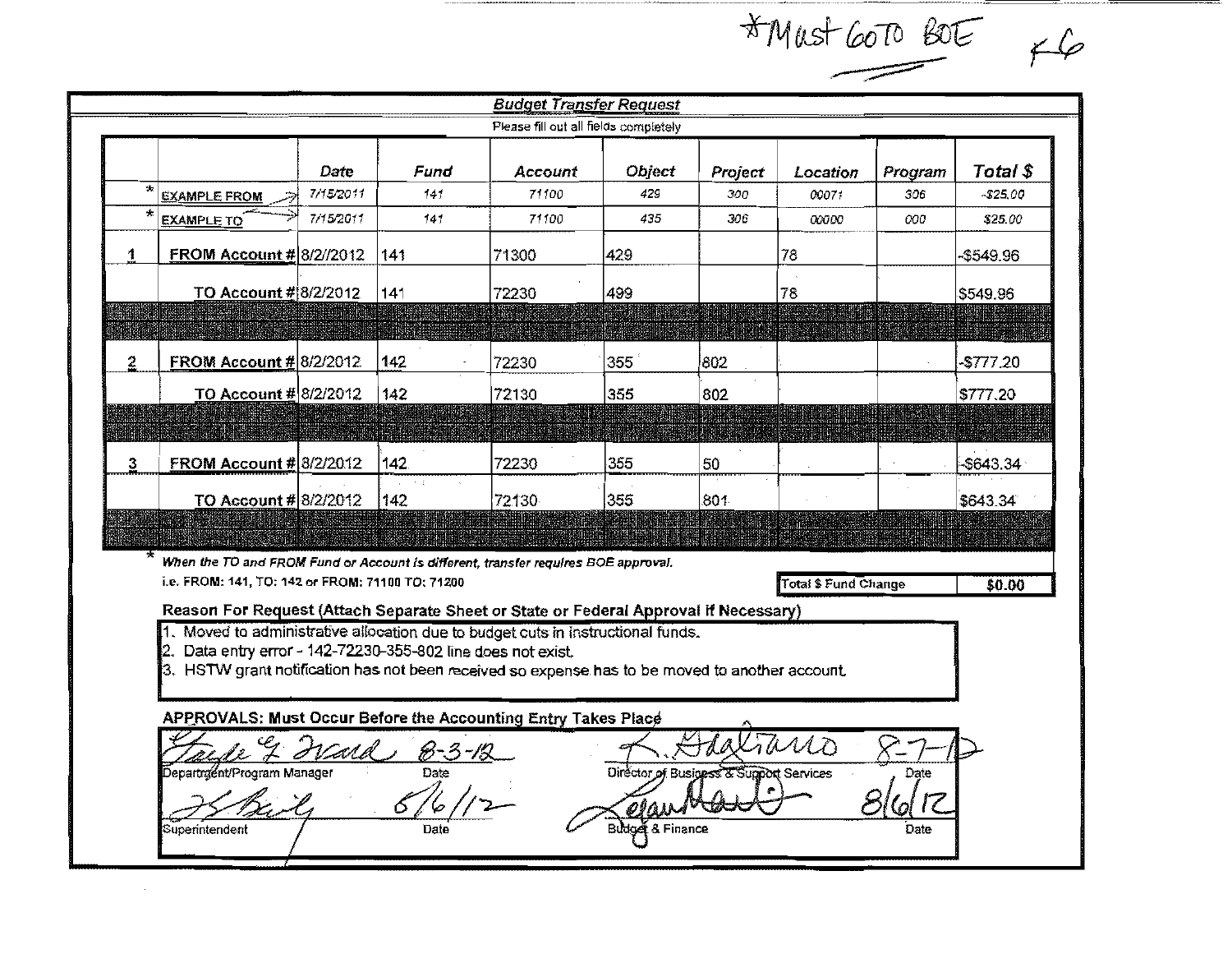#### CONSENT AGENDA

#### Approval of FY '13 Budget Amendment #080612 - Transfer of Funds - Second Reading

#### I recommend the approval of the transfer of funds (as outlined below) to cover band instrument repair.

There was no funding allocated for the repair of band instruments in the FY'13 budget as approved. As a result, a transfer of funds must first be approved in order to cover the anticipated expenditures. No new monies are being requested. Therefore, I am requesting that \$2,000 be moved from account number 141-72210-196-00081 and \$3,000 be moved from account number 141-72210-429-00081 to line item number 141- 71100-711-00000-307, which is Band Instrument Repair. All purchases will follow the proper Oak Ridge Schools protocol.

This will not change the overall appropriation approved by the City and requires no action of City Council.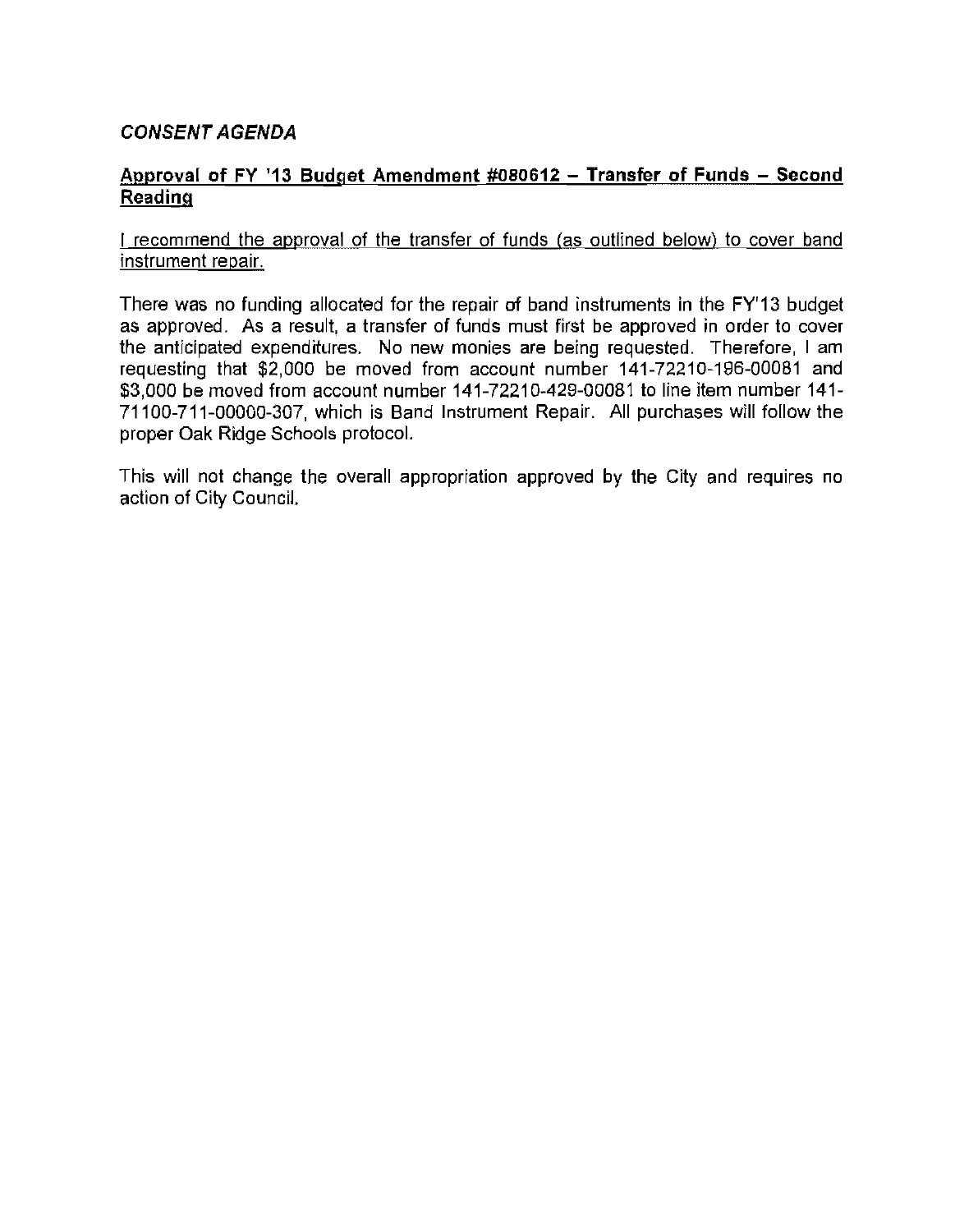|                                                                                                                                                                                                                      |                                                                                                    |           |      |                                |                           |         |          |         | A Needs TO 60 TO BOE |  |
|----------------------------------------------------------------------------------------------------------------------------------------------------------------------------------------------------------------------|----------------------------------------------------------------------------------------------------|-----------|------|--------------------------------|---------------------------|---------|----------|---------|----------------------|--|
|                                                                                                                                                                                                                      |                                                                                                    |           |      | <b>Budget Transfer Request</b> |                           |         |          |         |                      |  |
|                                                                                                                                                                                                                      | Please fill out all fields completely                                                              |           |      |                                |                           |         |          |         |                      |  |
|                                                                                                                                                                                                                      |                                                                                                    | Date      | Fund | <b>Account</b>                 | <b>Object</b>             | Project | Location | Program | Total \$             |  |
| $\star$                                                                                                                                                                                                              | <b>EXAMPLE FROM</b>                                                                                | 7/15/2011 | 141  | 71100                          | 429                       | 300     | 00071    | 306     | -\$25.00             |  |
| $\star$                                                                                                                                                                                                              | <b>EXAMPLE TO</b>                                                                                  | 7/15/2011 | 141  | 71100                          | 435                       | 306     | 00000    | 000     | \$25.00              |  |
|                                                                                                                                                                                                                      | <b>FROM Account # 07/24/12</b>                                                                     |           | 141  | 72210                          | 196                       | 10.     | 81       | 0       | $-$2,000.00$         |  |
|                                                                                                                                                                                                                      | <b>TO Account # 07/24/12</b>                                                                       |           | 141  | 71100                          | 711                       | 0       | 0        | 307     | \$2,000.00           |  |
|                                                                                                                                                                                                                      |                                                                                                    |           |      |                                |                           |         |          |         |                      |  |
| $\mathbf{2}$                                                                                                                                                                                                         | FROM Account $\#$ 07/24/12                                                                         |           | 141  | 72210                          | 196                       | 10      | 82       | 0       | $-$3,000.00$         |  |
|                                                                                                                                                                                                                      | <b>TO Account #</b> 07/24/12                                                                       |           | 141  | 71100                          | 711                       | 10.     | I٥       | 307     | \$3,000.00           |  |
|                                                                                                                                                                                                                      |                                                                                                    |           |      |                                |                           |         |          |         |                      |  |
| 3 <sup>1</sup>                                                                                                                                                                                                       | <b>FROM Account#</b>                                                                               |           |      |                                |                           |         |          |         |                      |  |
|                                                                                                                                                                                                                      | TO Account #                                                                                       |           |      |                                |                           |         |          |         |                      |  |
|                                                                                                                                                                                                                      |                                                                                                    |           |      |                                |                           |         |          |         |                      |  |
| $\star$                                                                                                                                                                                                              | When the TO and FROM Fund or Account is different, transfer requires BOE approval.                 |           |      |                                |                           |         |          |         |                      |  |
| i.e. FROM: 141, TO: 142 or FROM: 71100 TO: 71200<br>Total \$ Fund Change<br>\$0.00<br>Reason For Request (Attach Separate Sheet or State or Federal Approval if Necessary)<br>Funds to cover band instrument repairs |                                                                                                    |           |      |                                |                           |         |          |         |                      |  |
|                                                                                                                                                                                                                      |                                                                                                    |           |      |                                |                           |         |          |         |                      |  |
|                                                                                                                                                                                                                      |                                                                                                    |           |      |                                |                           |         |          |         |                      |  |
|                                                                                                                                                                                                                      |                                                                                                    |           |      |                                |                           |         |          |         |                      |  |
|                                                                                                                                                                                                                      | APPROVALS: Must Occur Before the Accounting Entry Takes Place<br>7-3072<br>rein Hagliance          |           |      |                                |                           |         |          |         |                      |  |
|                                                                                                                                                                                                                      | See below<br>Department/Program Manager<br>Director of Business & Support Services<br>Date<br>Date |           |      |                                |                           |         |          |         |                      |  |
|                                                                                                                                                                                                                      |                                                                                                    |           |      |                                |                           |         |          | 7.      |                      |  |
|                                                                                                                                                                                                                      |                                                                                                    |           |      |                                | <b>@ear<del>nya</del></b> |         |          |         |                      |  |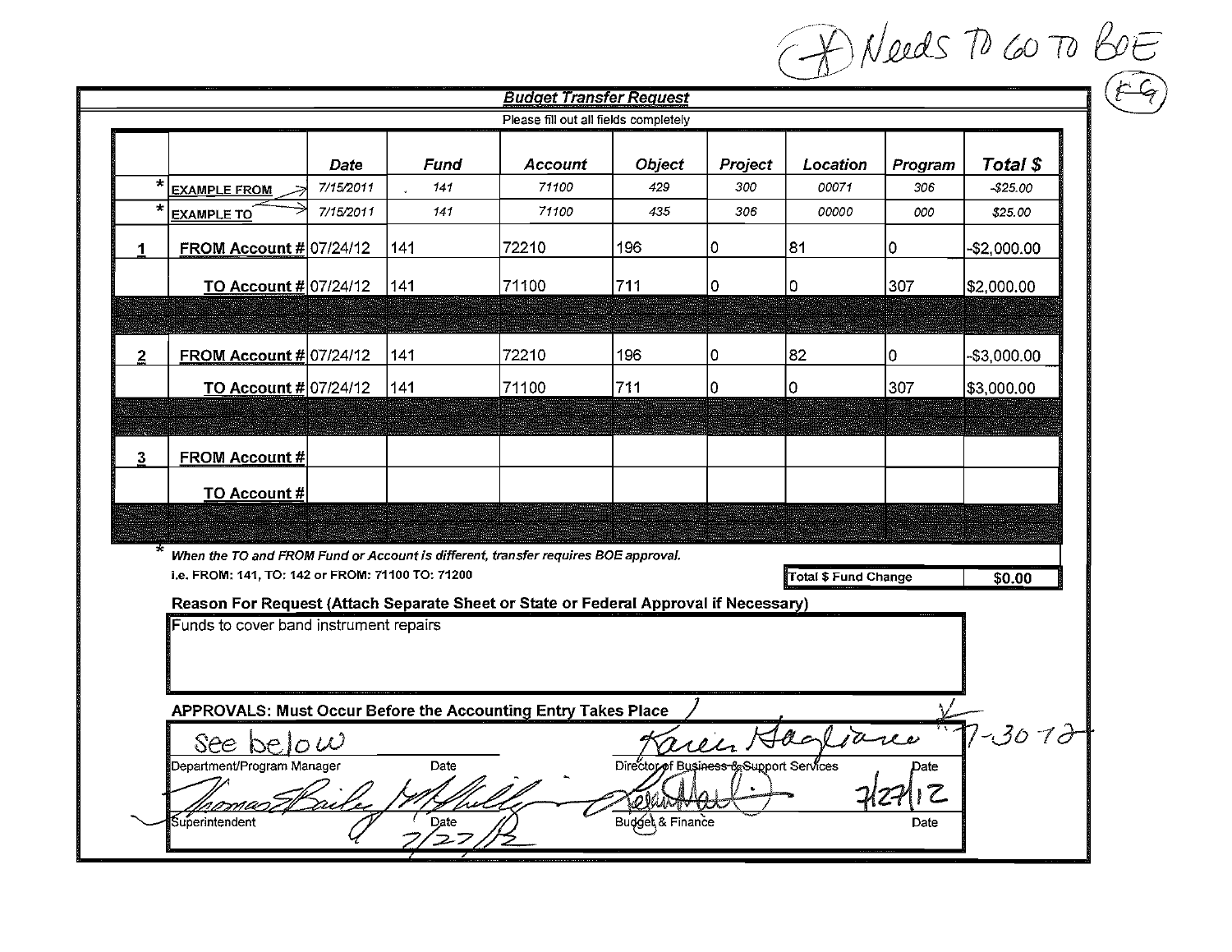| Total \$<br>Fund<br><b>Object</b><br>Project<br>Location<br>Program<br>Account<br>Date<br>$\star$<br>7/15/2011<br>141<br>71100<br>429<br>300<br>00071<br>306<br>$-$25.00$<br><b>EXAMPLE FROM</b><br>×<br>7/15/2011<br>71100<br>435<br>00000<br>141<br>306.<br>000<br>\$25.00<br><b>EXAMPLE TO</b><br>429<br>81<br>FROM Account $\#$ 07/24/12<br>72210<br>141<br>10<br>10<br>-\$3,000.00<br>TO Account $#$ 07/24/12<br>141<br>71100<br>711<br>307<br>10<br>0<br> \$3.000.00<br>72210<br>82<br>FROM Account # 07/24/12<br>429<br>-\$2,000.00<br>$\mathbf{2}$<br>141<br>10<br>I٥<br>71100<br>TO Account # 07/24/12<br>711<br>0<br>307<br>141<br>0<br>\$2,000.00<br><b>FROM Account#</b><br>TO Account #<br>$\star$<br>When the TO and FROM Fund or Account is different, transfer requires BOE approval.<br>i.e. FROM: 141, TO: 142 or FROM: 71100 TO: 71200<br><b>Total \$ Fund Change</b><br>\$0.00<br>Reason For Request (Attach Separate Sheet or State or Federal Approval if Necessary)<br>Funds to cover band instrument repairs |    |                                       |  |  | <b>Budget Transfer Request</b> |  |  |  |  |  |
|--------------------------------------------------------------------------------------------------------------------------------------------------------------------------------------------------------------------------------------------------------------------------------------------------------------------------------------------------------------------------------------------------------------------------------------------------------------------------------------------------------------------------------------------------------------------------------------------------------------------------------------------------------------------------------------------------------------------------------------------------------------------------------------------------------------------------------------------------------------------------------------------------------------------------------------------------------------------------------------------------------------------------------------|----|---------------------------------------|--|--|--------------------------------|--|--|--|--|--|
|                                                                                                                                                                                                                                                                                                                                                                                                                                                                                                                                                                                                                                                                                                                                                                                                                                                                                                                                                                                                                                      |    | Please fill out all fields completely |  |  |                                |  |  |  |  |  |
|                                                                                                                                                                                                                                                                                                                                                                                                                                                                                                                                                                                                                                                                                                                                                                                                                                                                                                                                                                                                                                      |    |                                       |  |  |                                |  |  |  |  |  |
|                                                                                                                                                                                                                                                                                                                                                                                                                                                                                                                                                                                                                                                                                                                                                                                                                                                                                                                                                                                                                                      |    |                                       |  |  |                                |  |  |  |  |  |
|                                                                                                                                                                                                                                                                                                                                                                                                                                                                                                                                                                                                                                                                                                                                                                                                                                                                                                                                                                                                                                      |    |                                       |  |  |                                |  |  |  |  |  |
|                                                                                                                                                                                                                                                                                                                                                                                                                                                                                                                                                                                                                                                                                                                                                                                                                                                                                                                                                                                                                                      | 1. |                                       |  |  |                                |  |  |  |  |  |
|                                                                                                                                                                                                                                                                                                                                                                                                                                                                                                                                                                                                                                                                                                                                                                                                                                                                                                                                                                                                                                      |    |                                       |  |  |                                |  |  |  |  |  |
|                                                                                                                                                                                                                                                                                                                                                                                                                                                                                                                                                                                                                                                                                                                                                                                                                                                                                                                                                                                                                                      |    |                                       |  |  |                                |  |  |  |  |  |
|                                                                                                                                                                                                                                                                                                                                                                                                                                                                                                                                                                                                                                                                                                                                                                                                                                                                                                                                                                                                                                      |    |                                       |  |  |                                |  |  |  |  |  |
|                                                                                                                                                                                                                                                                                                                                                                                                                                                                                                                                                                                                                                                                                                                                                                                                                                                                                                                                                                                                                                      |    |                                       |  |  |                                |  |  |  |  |  |
|                                                                                                                                                                                                                                                                                                                                                                                                                                                                                                                                                                                                                                                                                                                                                                                                                                                                                                                                                                                                                                      |    |                                       |  |  |                                |  |  |  |  |  |
|                                                                                                                                                                                                                                                                                                                                                                                                                                                                                                                                                                                                                                                                                                                                                                                                                                                                                                                                                                                                                                      |    |                                       |  |  |                                |  |  |  |  |  |
|                                                                                                                                                                                                                                                                                                                                                                                                                                                                                                                                                                                                                                                                                                                                                                                                                                                                                                                                                                                                                                      | 3. |                                       |  |  |                                |  |  |  |  |  |
|                                                                                                                                                                                                                                                                                                                                                                                                                                                                                                                                                                                                                                                                                                                                                                                                                                                                                                                                                                                                                                      |    |                                       |  |  |                                |  |  |  |  |  |
|                                                                                                                                                                                                                                                                                                                                                                                                                                                                                                                                                                                                                                                                                                                                                                                                                                                                                                                                                                                                                                      |    |                                       |  |  |                                |  |  |  |  |  |
|                                                                                                                                                                                                                                                                                                                                                                                                                                                                                                                                                                                                                                                                                                                                                                                                                                                                                                                                                                                                                                      |    |                                       |  |  |                                |  |  |  |  |  |
|                                                                                                                                                                                                                                                                                                                                                                                                                                                                                                                                                                                                                                                                                                                                                                                                                                                                                                                                                                                                                                      |    |                                       |  |  |                                |  |  |  |  |  |
|                                                                                                                                                                                                                                                                                                                                                                                                                                                                                                                                                                                                                                                                                                                                                                                                                                                                                                                                                                                                                                      |    |                                       |  |  |                                |  |  |  |  |  |
|                                                                                                                                                                                                                                                                                                                                                                                                                                                                                                                                                                                                                                                                                                                                                                                                                                                                                                                                                                                                                                      |    |                                       |  |  |                                |  |  |  |  |  |
|                                                                                                                                                                                                                                                                                                                                                                                                                                                                                                                                                                                                                                                                                                                                                                                                                                                                                                                                                                                                                                      |    |                                       |  |  |                                |  |  |  |  |  |
|                                                                                                                                                                                                                                                                                                                                                                                                                                                                                                                                                                                                                                                                                                                                                                                                                                                                                                                                                                                                                                      |    |                                       |  |  |                                |  |  |  |  |  |
| APPROVALS: Must Occur Before the Accounting Entry Takes Place                                                                                                                                                                                                                                                                                                                                                                                                                                                                                                                                                                                                                                                                                                                                                                                                                                                                                                                                                                        |    |                                       |  |  |                                |  |  |  |  |  |
| $-302$<br>PS rano<br>See below                                                                                                                                                                                                                                                                                                                                                                                                                                                                                                                                                                                                                                                                                                                                                                                                                                                                                                                                                                                                       |    |                                       |  |  |                                |  |  |  |  |  |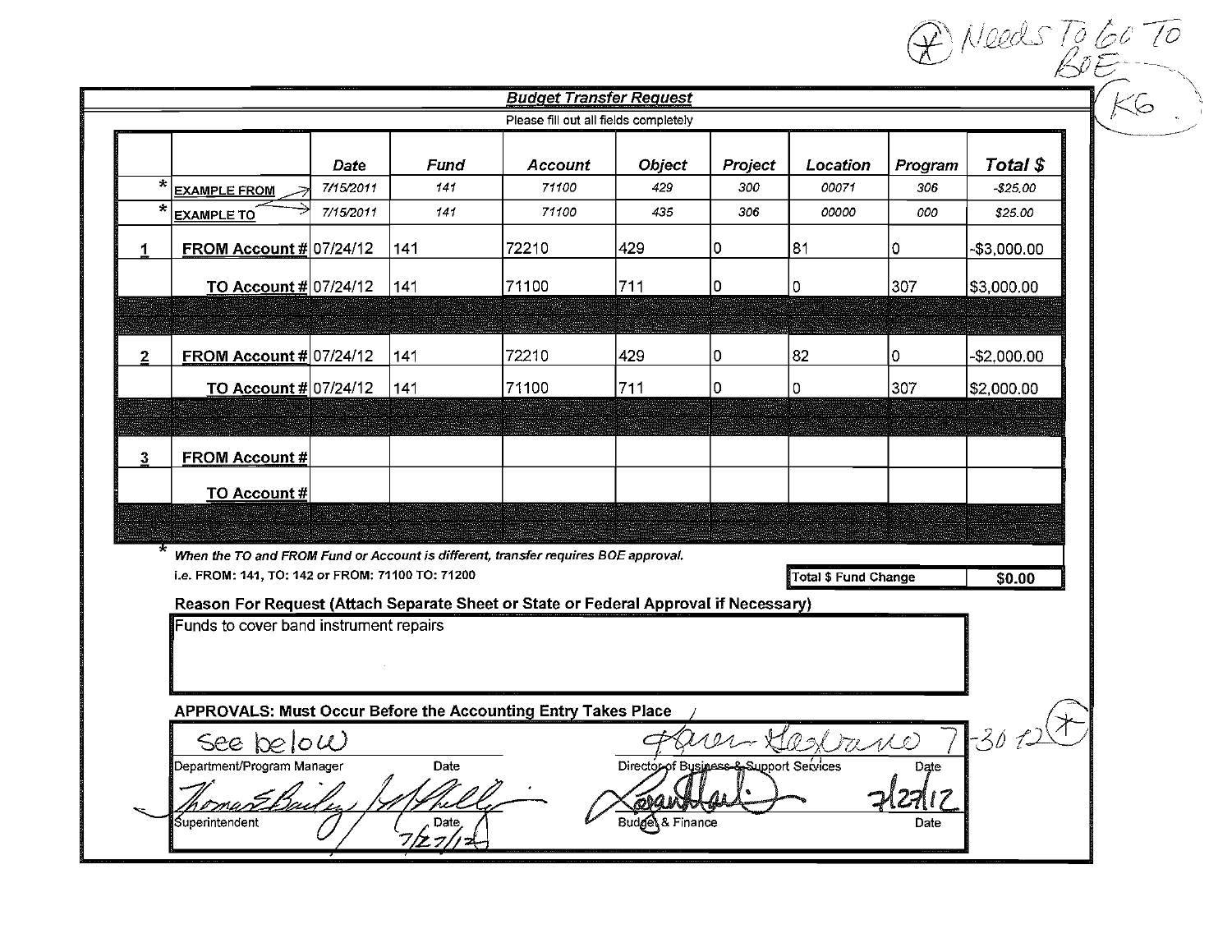#### **ITEM FOR ACTION**

#### **Approval of Revised School Board Meetings Policy 1.400 - First Reading**

#### I recommend approval of the revised School Board Meetings Policy 1.400

This policy addresses the recent TSBA policy change to allow electronic attendance by board members at board meetings and addresses the use of photographic equipment during board meetings. Changes are noted in red.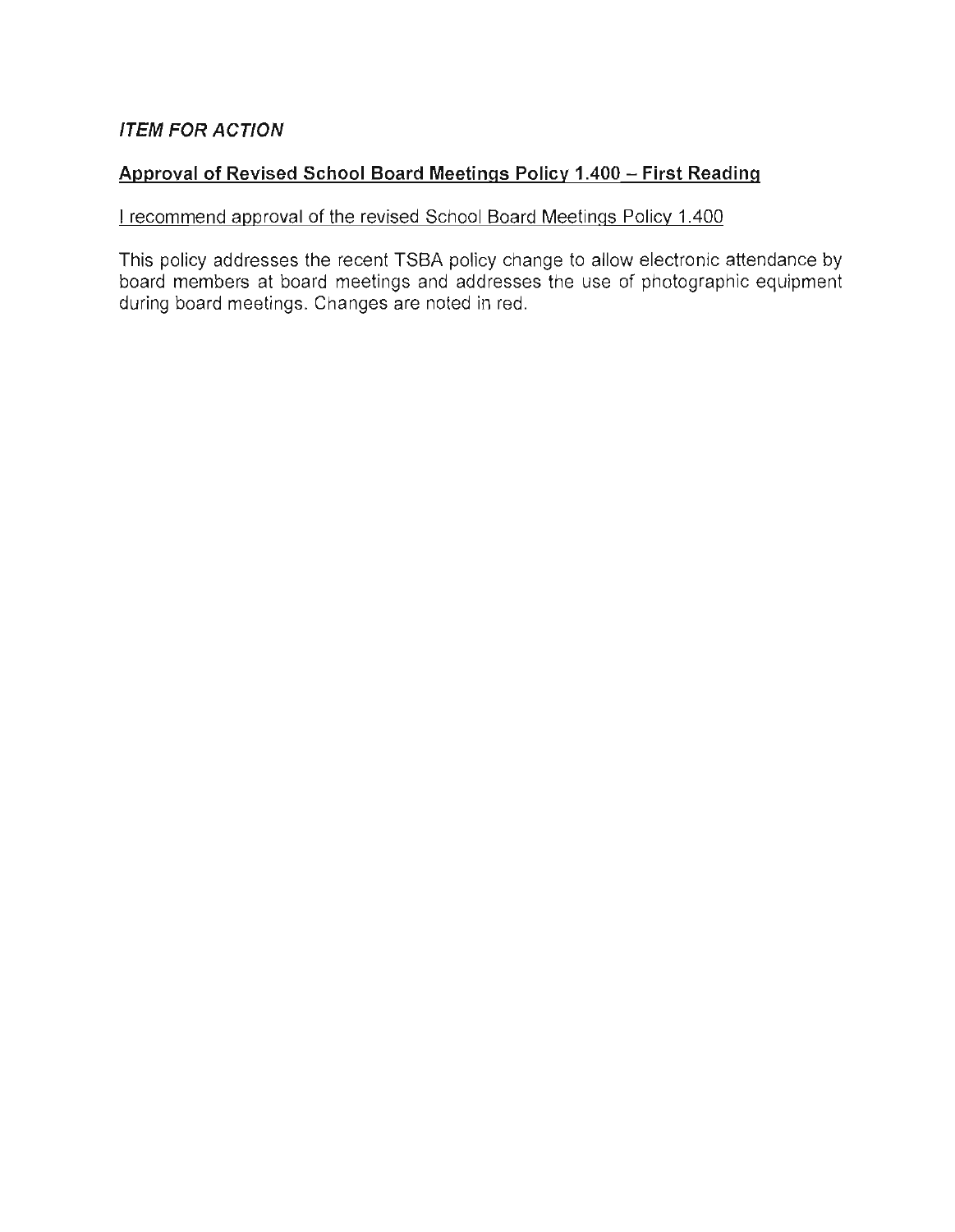| OAK RIDGE BOARD OF EDUCATION                                                                                                                                                                                                                                                                    |                                                                                                                                                                                                                                                                                                                               |                  |                     |  |  |  |  |
|-------------------------------------------------------------------------------------------------------------------------------------------------------------------------------------------------------------------------------------------------------------------------------------------------|-------------------------------------------------------------------------------------------------------------------------------------------------------------------------------------------------------------------------------------------------------------------------------------------------------------------------------|------------------|---------------------|--|--|--|--|
| Monitoring:                                                                                                                                                                                                                                                                                     | Descriptor Term:                                                                                                                                                                                                                                                                                                              | Descriptor Code: | <b>Issued Date:</b> |  |  |  |  |
| Review:<br>Annually, in                                                                                                                                                                                                                                                                         |                                                                                                                                                                                                                                                                                                                               | 1.400            | 08-27-12            |  |  |  |  |
| September                                                                                                                                                                                                                                                                                       | <b>SCHOOL BOARD MEETINGS</b>                                                                                                                                                                                                                                                                                                  | Rescinds:        | Issued:             |  |  |  |  |
|                                                                                                                                                                                                                                                                                                 |                                                                                                                                                                                                                                                                                                                               | App. I-B-1-3;    | 05/22/02            |  |  |  |  |
|                                                                                                                                                                                                                                                                                                 |                                                                                                                                                                                                                                                                                                                               | App. II-Sec.6    | 09/29/08            |  |  |  |  |
|                                                                                                                                                                                                                                                                                                 | The Board will transact all business at official meetings which may be either regular or special.                                                                                                                                                                                                                             |                  |                     |  |  |  |  |
| interested citizens. <sup>3</sup>                                                                                                                                                                                                                                                               | Every meeting of the Board, except with the attorney to discuss pending or threatened litigation, will be<br>open to the public. <sup>1</sup> Open meetings will be physically accessible to all students, employees, and<br>No one shall bring a camera, camcorder or other photographic equipment to Board meetings without |                  |                     |  |  |  |  |
| the consent of the Board. <sup>4</sup>                                                                                                                                                                                                                                                          |                                                                                                                                                                                                                                                                                                                               |                  |                     |  |  |  |  |
| <b>REGULAR MEETINGS</b>                                                                                                                                                                                                                                                                         |                                                                                                                                                                                                                                                                                                                               |                  |                     |  |  |  |  |
|                                                                                                                                                                                                                                                                                                 | Regular meetings of the Board shall be held on the fourth $(4th)$ Monday of the month at 7:00 p.m. in the<br>school administration building, unless another time and place are provided for by the Board.                                                                                                                     |                  |                     |  |  |  |  |
| In instances when any regular meeting date falls on a legal holiday, the meeting shall be rescheduled by<br>the chair.                                                                                                                                                                          |                                                                                                                                                                                                                                                                                                                               |                  |                     |  |  |  |  |
| SPECIAL MEETINGS                                                                                                                                                                                                                                                                                |                                                                                                                                                                                                                                                                                                                               |                  |                     |  |  |  |  |
| The Board shall hold such special meetings as necessary to transact the business of the Board. Such<br>meetings shall be called by the chair whenever, in the chair's judgment, the interests of the schools<br>require it, or when requested to do so by a majority of the Board. <sup>2</sup> |                                                                                                                                                                                                                                                                                                                               |                  |                     |  |  |  |  |
| Only business related to the call of the meeting, and details related to agenda items shall be discussed<br>or transacted by the Board at a special meeting.                                                                                                                                    |                                                                                                                                                                                                                                                                                                                               |                  |                     |  |  |  |  |
| ADJOURNED SESSIONS                                                                                                                                                                                                                                                                              |                                                                                                                                                                                                                                                                                                                               |                  |                     |  |  |  |  |
| Any regular or special meeting of the Board of Education may be-adjourned to a specific time and place.<br>Only topics appropriate to the agenda of the meeting adjourned may be acted upon at the adjourned<br>session.                                                                        |                                                                                                                                                                                                                                                                                                                               |                  |                     |  |  |  |  |
| COMMITTEE OF THE WHOLE                                                                                                                                                                                                                                                                          |                                                                                                                                                                                                                                                                                                                               |                  |                     |  |  |  |  |
| The Board may meet as a committee of the whole to develop concepts or consider background<br>information to proposed actions. No legal action shall be taken at such meetings.                                                                                                                  |                                                                                                                                                                                                                                                                                                                               |                  |                     |  |  |  |  |

Meetings of the committee of the whole may be called by the chairman of the board or the superintendent of schools by verbal or written notice.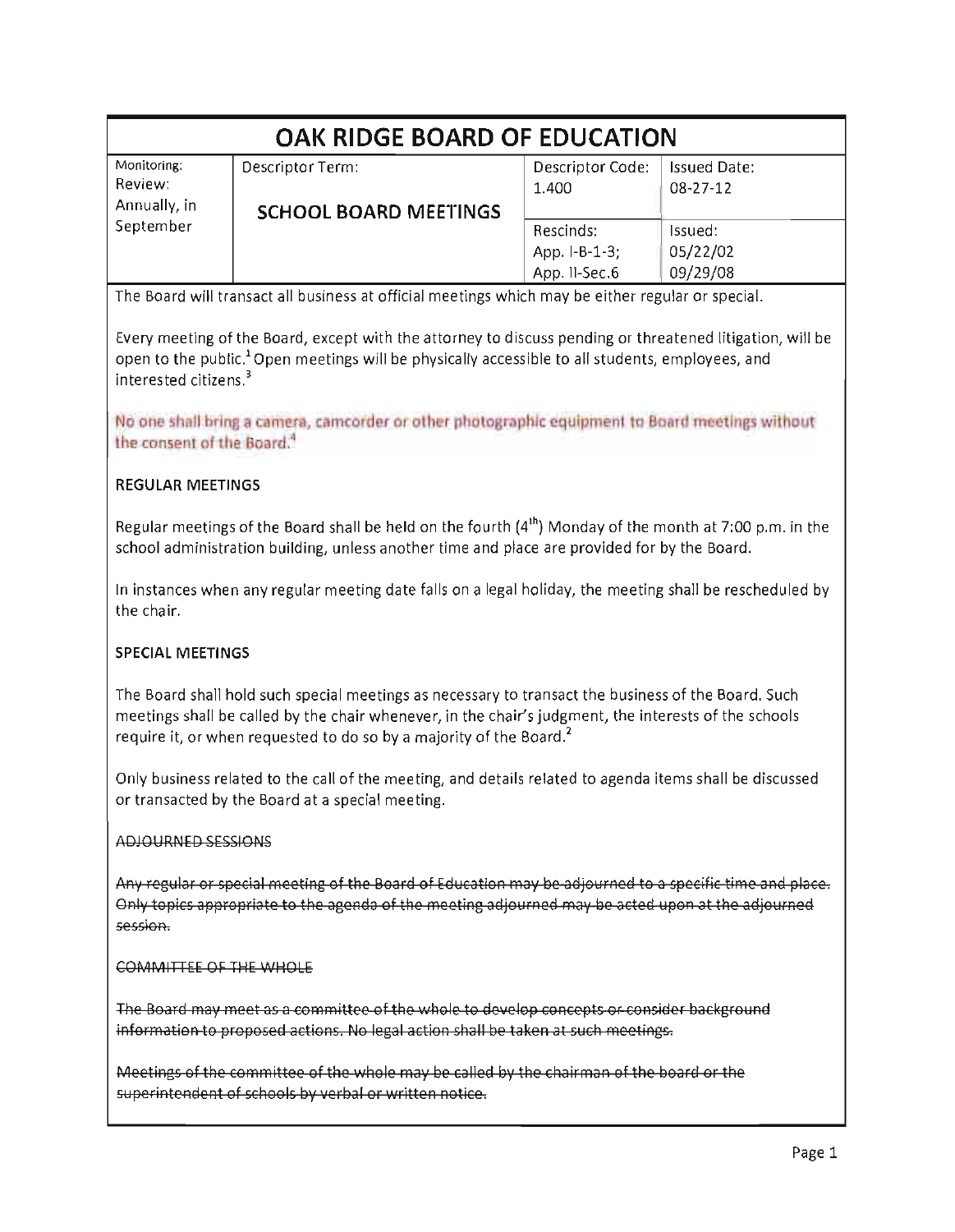#### ELECTRONIC ATTENDANCE

Absent Board members may attend a regular or special meeting by electronic means If the member is absent from the county because of work, is unable to attend due to a family emergency, or due to the member's military service. Such participation is subject to the following,<sup>5</sup>

#### General Reqvlrements

The following requirements apply to all electronic attendance, regardless of the reason for the member's absence:

1. A quorum of the Board must be physically present at the meeting in order for any member to attend electronically.

2, Any member wishing to participate electronically must do so using technology which allows the Chair to visually identify the memher,

3. The responsibility for the connection lies with the member wishing to participate electronically. No more than three (3) attempts to connect shall be made, unless the Board chooses to make additional attempts,

#### Work Related Absence

The following requirements apply to electronic attendance due to a work related absence:

1. The Board member must be absent from the county due to work.

2. The member wishing to participate must give the Chair and director at least five (5) days notice prior to the meeting of the member's desire to participate electronically.

3. No member may participate more than twice per year due to a work related absence.

#### Family Emergency

The following requirements apply to electronic attendance due to a family emergency:

1. The member must be absent due to the hospitalization of the member or the death or hospitalization of the member's spouse, father, mother, son, daughter, brother, sister, son-in-law, daughter-in-law, step-son, step-daughter, father-in-law, mother-in-law, brother-in-law, or sister-in-law.

2. No member may participate more than twice per year due to a family emergency.

#### Legal References:

#### Cross References:

- 1. Teon. Code Ann. § 8-44-102 2. Tenn. Code Ann. § 49-2-202 (c)ll)
- 3. 28 CFR § 36.201(a); 36-202
- 4. OP Tenn. Atty. Gen. 95·101 (Oct. 2, 1995)
- 5. Tenn. Code Ann. § 49-2-203 (el

School Board legal Status and Authority 1.100 Section 504 & ADA Grievance Procedures 1.802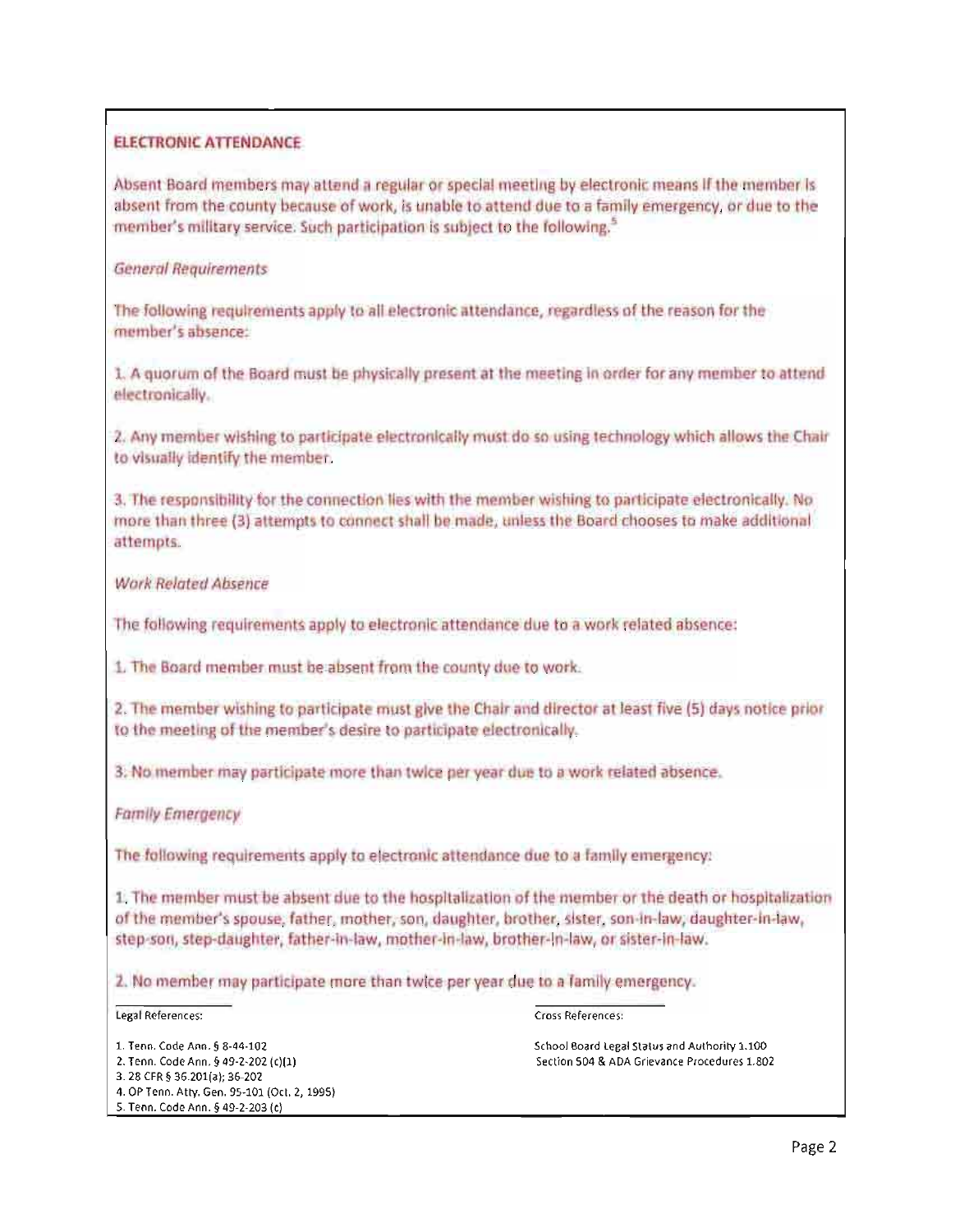#### Approval of Teacher and Principal Evaluation Grievance Policy - Second Reading

Per Tennessee Board of Education Teacher and Principal Evaluation Policy #5.201 and Tennessee Code Annotated 49-1-302 a grievance policy must be developed by local boards of education. The grievance policy requires a procedure be in place to provide a means for evaluated teachers and principals to challenge only the accuracy of the data used in the evaluation and the adherence to the evaluation policies.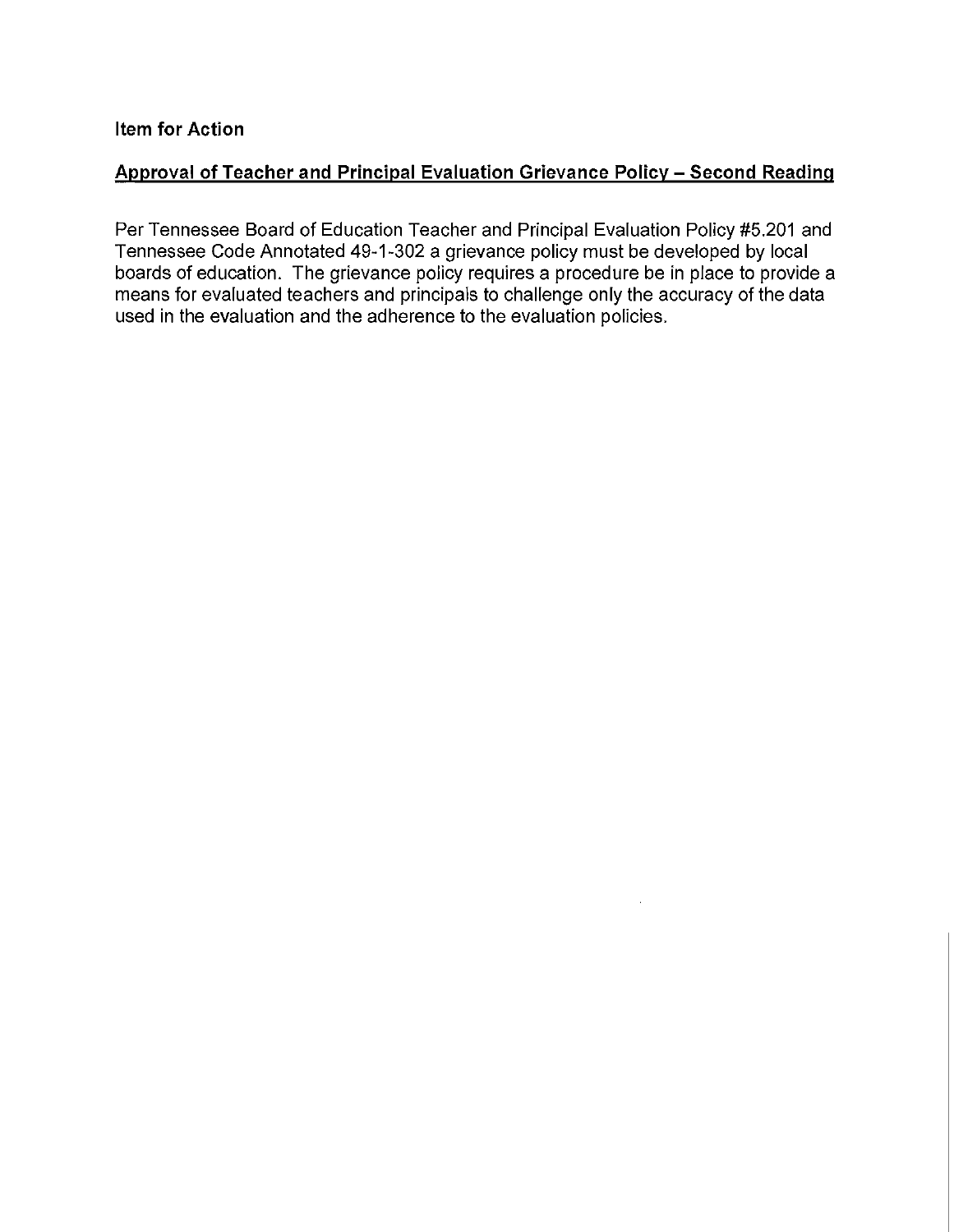#### **Oak Ridge Schools Evaluations** of Teachers **and Principals**

- r. Oak Ridge Schools (ORS) shall use the Model Plan for Teachers and Principal Evaluations that has been adopted by the Tennessee State Board of Education.
- II. Anyone conducting a Teacher or Principal Evaluation and/or observation must complete a training process approved by the Tennessee Department of Education. The approved training process must be conducted by a trainer certified by the Tennessee Department of Education.
- III. Evaluations shall be a factor In employment decisions, Including, but not limited to, promotion, retention, termination, compensation and attainment of tenure status.
- IV. Pursuant to Tennessee State Board Rule 0520-02-01-.01, ORS adopts the following grievance procedure which shall provide a means:
	- (al To resolve grieVances as expeditiously as possible, grievances may be flied at the end of each of the three components of the evaluation model  $-1$ ) qualitative appraisal; 2) student growth measures; and 3) other measures of student achievement. A grievance must be filed no later than 15 days from the date teachers and principals receive the results for each component, otherwise the grievance will be considered untimely and invalid.
	- (b) To efficiently and fairly resolve grievances regarding procedural errors in the evaluation process, not to address disputes regarding employment actions taken based on the results of an evaluation. More significant due process rights are provided pursuant to state law to teachers when actual employment actions are taken;
	- (c) To ensure evaluations are fundamentally fair because correct procedures have been followed;
	- (d) To address grievances objectively, fairly, and expeditiously by resolving them at the lowest possible step in the procedure; and
	- (e) To provide teachers and principals a process for resolving grievances without fear, discrlm Ination, or reprisal.

Further, also in accordance with the State Board Policy 0520-02-01-.01, evaluated Teachers and Principals may challenge onlv the accuracy of the data used in the evaluation and the adherence to the evaluation policies adopted by the Tennessee State Board of Education.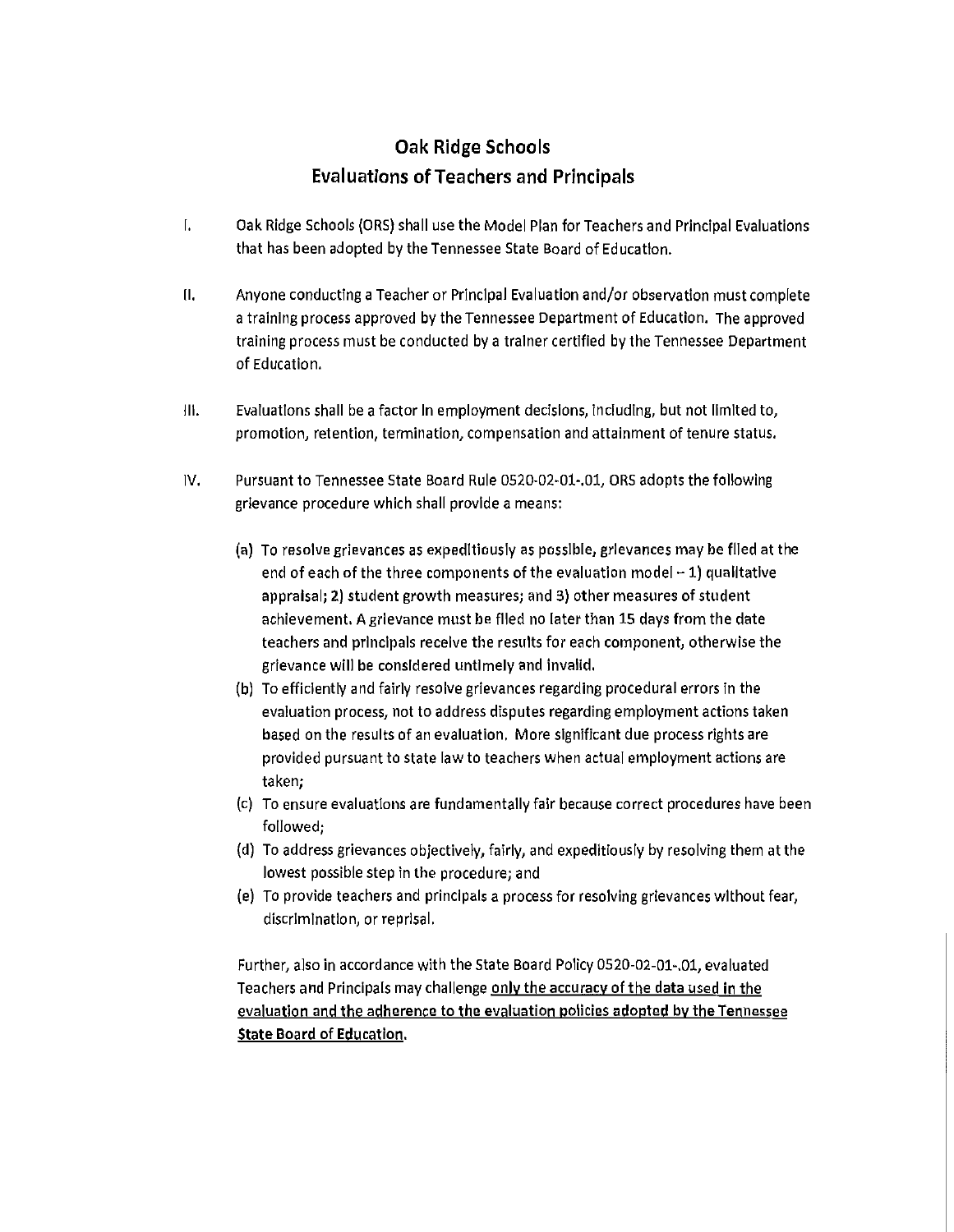#### (I) Definitions

- A. "Accuracy of the data" means only that the data Identified with a particular teacher is correc\.
- B. "Minor procedural errors" shall be defined as errors that do not materially affect or compromise the Integrity of the evaluation results.
- C. "Grievance Issues" means the accuracy of the data used in the evaluation and the adherence to the evaluation policies adopted by the Tennessee State Board of Education. No other Issues stated In the grievance shall be considered "grievances" under this Policy.

#### (2) Each grievance must contain the following Information:

- a. the teacher or principal's name, position, school, and additional title If any;
- b. the name of the teacher or principal's immediate supervisor;
- c. the name of the evaluator/reviewer;
- d. the date the challenged evaluation component was received;
- e. the evaluation period in question;
- f. the basis for the grievance;
- g. the corrective action desired by the grievant; and
- h. sufficient facts or other information to begin an Investigation.
- (3) Grievance forms will be available on the system's TEAM website and in the Assistant Superintendent's Office; however, grievances may be submitted in other formats as long as all required components are Included.

#### (4) Procedures

Grievances shall be processed by working through the three steps to finality as follows:

#### STEP I - Evaluator

- A. To allow disputes to be resolved at the lowest level possible, within fifteen {IS} days of receiving each of the three components (qualitative, growth, achievement) of evaluation that Is being challenged, a Teacher or Principal must complete and submit an ORS Grievance Form and all written evidence supporting the "grievance Issues" to: {I} his/her evaluator of the evaluation which is being challenged and (iI) a copy to his/her Principal If the grievant Is a Teacher and the Assistant Superintendent If the grievant Is a Principal.
	- (a) Failure to provide specific reasons for the grievance shall Invalidate the grievance and constitute a waiver of the right to flle a grievance.
	- (b) Failure to submit the grievance within fifteen (15) days of receipt of the evaluation which is being challenged shall Invalidate the grievance and constitute a waiver of right to file a grievance.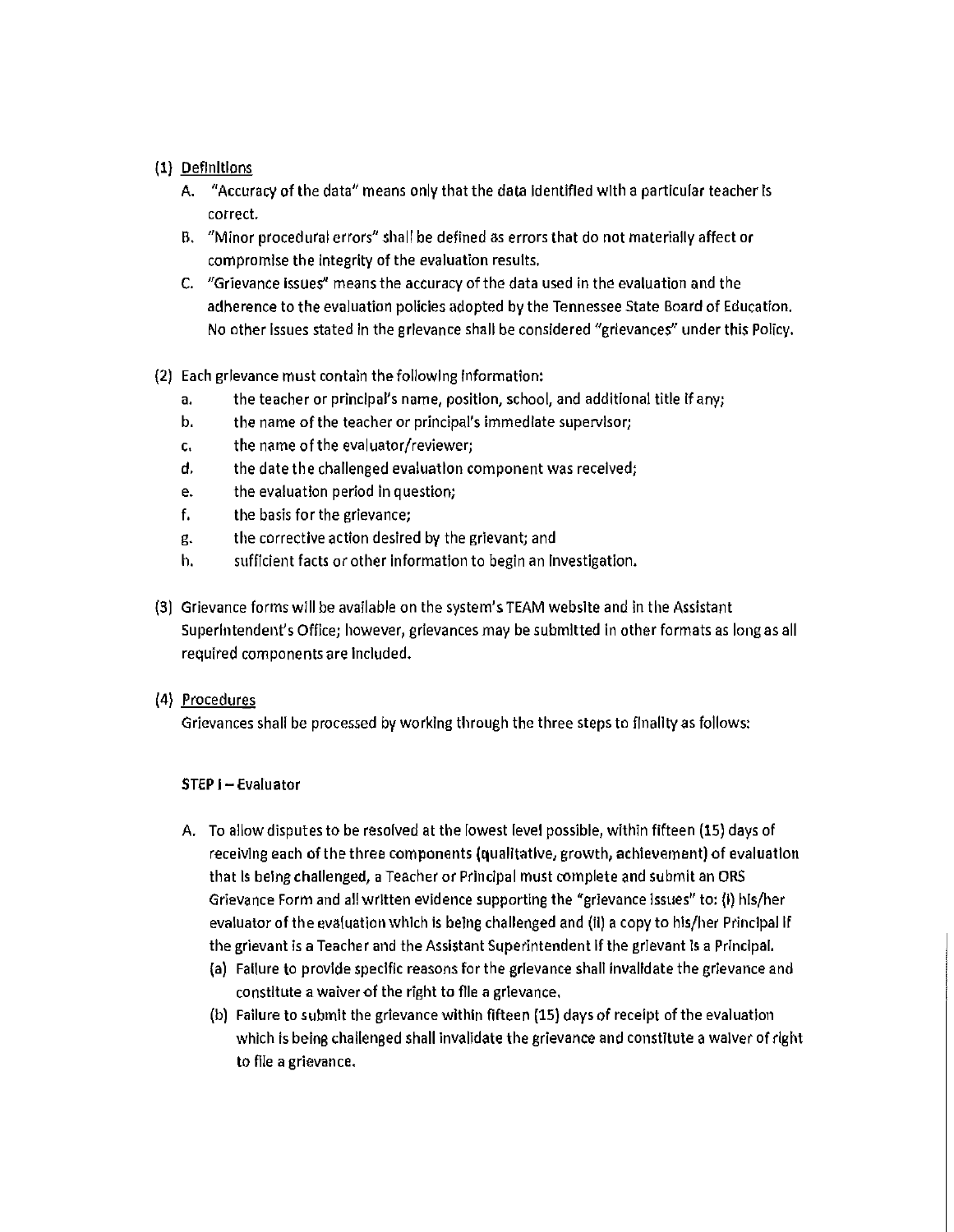- B. Within fifteen (15) days of receiVIng the grievance: (i) If the grievant Is a Teacher, the Principal shall meet with the grievant, review and Investigate the Issues stated on the grievance form and shall provide to the grievant written findings of his/her review; (Il) If the grievant is a Principal, the Assistant Superintendent shall meet with the grievant, review the issues stated on the grievance form and shall provide to the grievant written findings of his/her review.
- C. In the event that the findings reflect that procedural errors have been made In the evaluation process or that the accuracy of the data used In the evaluation are Inaccurate, those issues in need of correction shall be made and the evaluation shall be corrected in a timely manner.

#### **STEP 11-**Superintendent

- A. If after receiving the findings, the grievant does not believe that the "grievance Issues" have been resolved, within fifteen (15) days of receiving the Step I findings, the grievant may submit the original grievance to the Assistant Superintendent or the superintendent along with a copy of the Step I findings. The Assistant Superintendent or Superintendent shall have had no Input or Involvement In the evaluation for which the grievance has been filed. Failure to submit the original grievance and the Step I findings to the Superintendent within fifteen (15) days of receipt of the Step I findings shall Invalidate the grievance and constitute a waiver of the right to file a grievance.
- B. As soon as practicable, after receiving the submission of the original gfievance and Step I findings, if the grievant Is a Teacher, the Assistant Superintendent shall informally meet with the grievant and/or his/her representative or attorney, and hear facts and testimony by witnesses having information pertaining to the "grievance issues" only. If the grievant is a Principal the Informal meeting shall be conducted by the Superintendent. The Superintendent or the Assistant Superintendent may also have an attorney present during the Informal meeting and the attorney may participate in the meeting.
- C. Within fifteen (15) days after the conclusion of the informal meeting with the grievant and/or his representative or attorney, and hearing facts and testimony as provided above, the Assistant Superintendent, if the grievant is a Teacher, or the Superintendent if the grievant Is a Principal, shall provide the grievant with a final written decision concerning the grievance.
- D. In the event that the Assistant Superintendent's decision, If the grievant Is a Teacher, or the Superintendent's decision, if the grievant is a Principal, reflects that procedural errors have been made in the evaluation process or that the accuracy of the data used In the evolution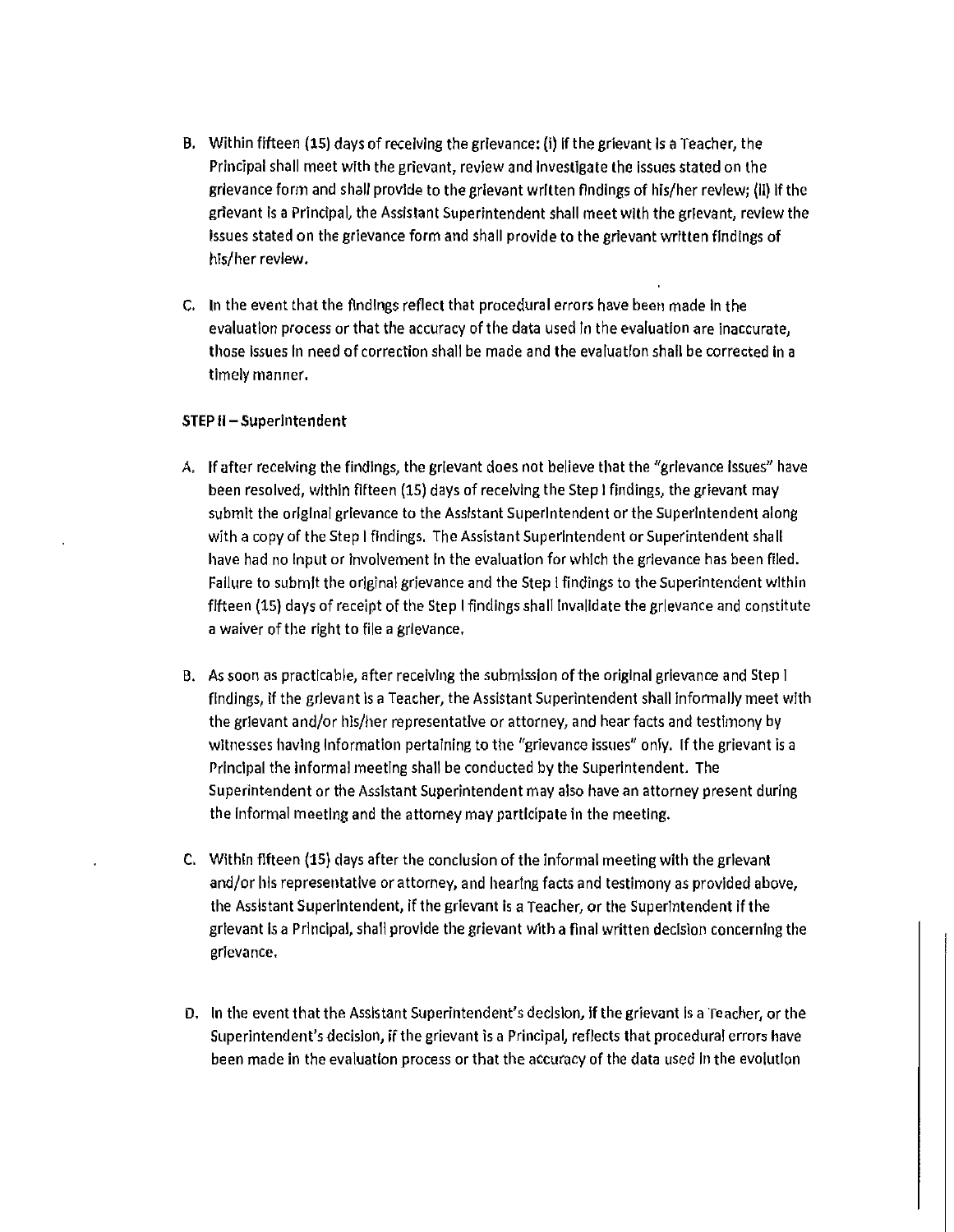are inaccurate, those Issues in need of correction shall be made and the evaluation shall be corrected In a timely manner.

#### STEP 111- Board **of** Education

- A. If after receiving the Step II findings, the grievant does not believe the "grievance Issues" haVe been resolved, within fifteen (15) days of receiving the Step II decision, the grievant may submit the original grievance to the ORS Board of Education (Board) along with a copy of the Step I findings, all written materials presented during the Step II Informal meeting in support of the "grievance issues", the Step II decision and a request for a Board hearing. Failure to submit the original grievance to the Board along with a copy of the Step I findings, all written materials presented during the Step II informal meeting in support of the "grievance Issues", the Step II decision and a request for a Board hearing, within fifteen (15) days of receipt of the Step II decision shall Invalidate the grievance and constitute a waiver of the right to file a grievance.
- B. Based upon a review of the "record", which shall be defined as the original grievance, a copy of the Step I findings, all written materials presented during the Step II informal meeting, the Step II decision and a request for a Board hearing, the Board may grant or deny a request for a full Board hearing.
- C. Based upon a review of the "record", as defined above, the Board with or without a hearing may affirm or overturn the Superintendent's decision (if the grievant Is a Principal), or Assistant Superintendent's decision (If grievant Is a Teacher).
- D. If the Board determines that a hearing is necessary, said hearing shall be held no later than thirty (30) days after receipt of the "record" as defined above; the Board Chairman shall provide written notice to the grievant of the time and place of the hearing. The grievant may represent himself/herself at the hearing or may have an attorney represent the grievant at the hearIng. The Board may also have an attorney present at the hearing and said attorney may also present evidence at the hearing.
- E. The Board Chairman shall provide all parties to the hearing with a written decisIon of the Board within thirty (30) days after the conclusion of the hearing.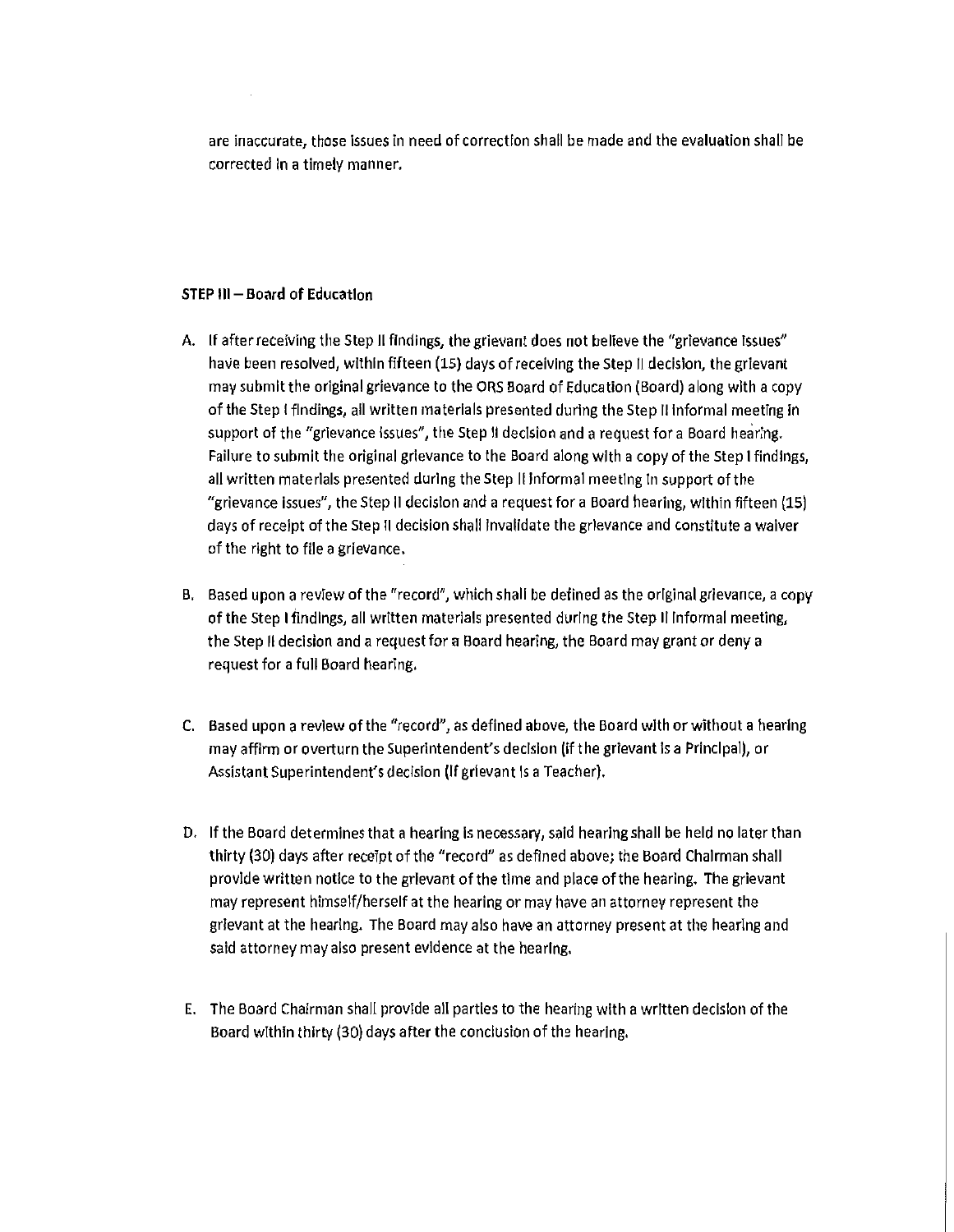F. The action of the Board shall be final.

T.e,A. 49-5-5205 Tennessee State Board of Education Rule 0520-02-01-.01 Tennessee State Board of Education Policy No. 5,201

 $\cdot$ 

 $\epsilon$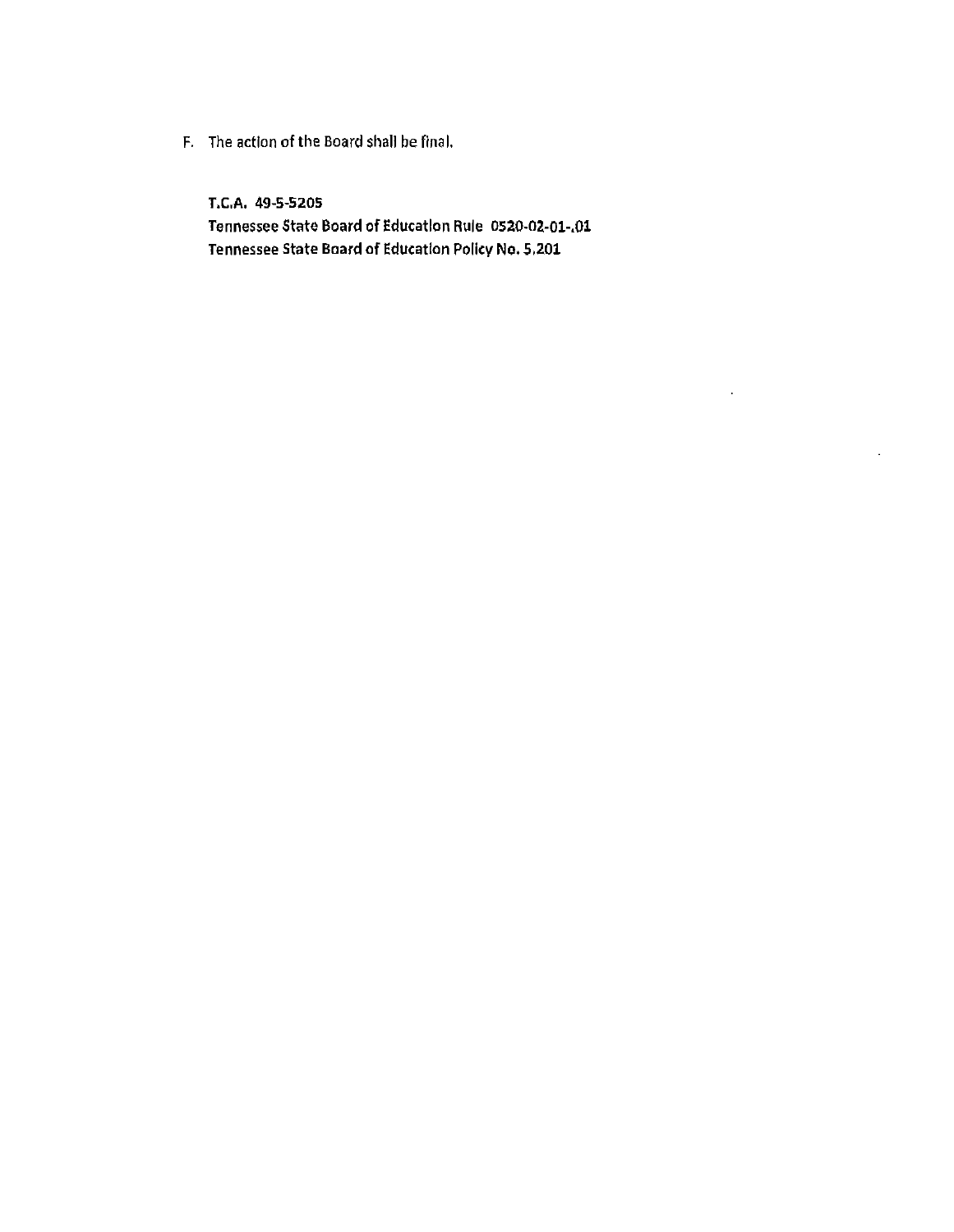#### **Oak Ridge Schools TEAM Grievance Protocol**

#### What can be challenged?

- 1. Fidelity to the evaluation process
- 2. Data Accuracy (TVAAS & Achievement scores)

#### What cannot be challenged?

- 1. Observation Ratings
- 2. Minor Procedural errors (Minor procedural errors should be resolved with your evaluator of lowest possible step in the grievance procedure)

#### When can a grievance be filed?

Any time throughout the evaluation process, yet no later than what is outlined below:

- Fidelity of the evaluation process must be grieved no later than 15 days after the Qualitative Rating Conference
- Data Accuracy/Quality (TVAAS & Achievement scores) can be grieved no later than 15 days after the Summative Conference

*Teachers must "acknowledge" receipt of the observation results through* \_\_\_\_ *Acknowledgement of results implies receipt of information, not necessarily agreement.* 

#### Teacher Grievance Procedure

#### Step I - Evaluator

- 1. Efforts should be made for disputes to be resolved at the lowest possible level.
- 2. Grievant may obtain Grievance forms from the ORS Website or the Assistant Superintendent's Office.
- 3. Grievant must provide specific reasons for the grievance. Failure to provide specific reasons shall result in the grievance being considered improperly filed and invalid.
- 4. Grievant will file grievance with the Evaluator and will provide a copy of the Grievance form to his/her Principal.
- 5. Principal will investigate the grievance.
- 6. Results of grievance investigation will be provided in writing to the grievant within 15 days of initial receipt of grievance.
- 7. In the event that the determination of procedural errors in the evaluation process is made or that the data used in the evaluation is inaccurate, those issues in need of correction shall be corrected in a timely manner.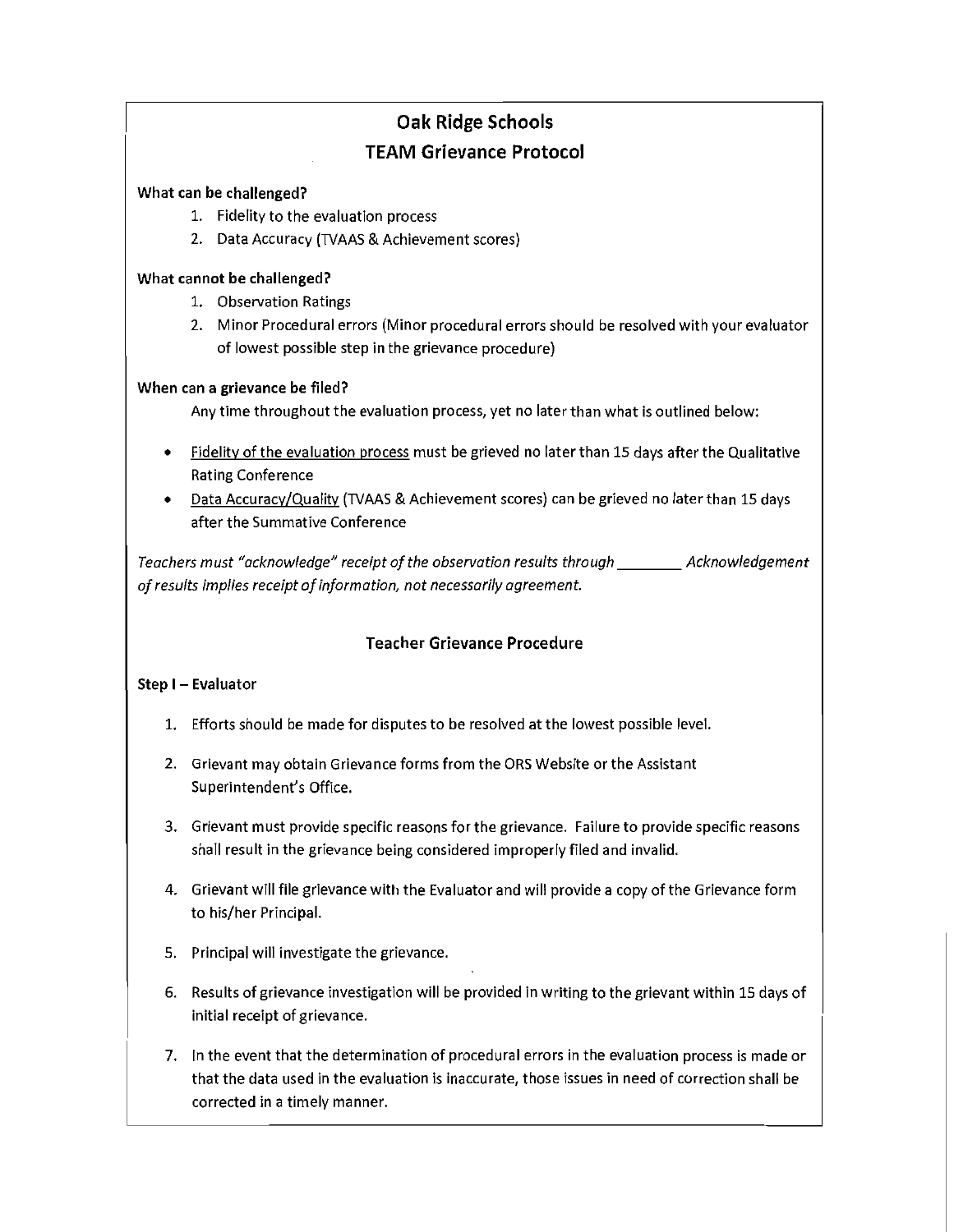#### Step II - Superintendent

- 1. Teachers may request an informal discussion or hearing regarding grievances unresolved after exhausting Step I, before the Assistant Superintendent by submitting the original grievance and findings within 1S days of receipt of decision from Step I.
- 2. Informal discussion or hearing to be held as soon as practicable by the Assistant Superintendent.
- 3. Investigation and written final decision communicated to grievant in writing within 15 days of discussion/hearing.
- 4. In the event that the determination of procedural errors in the evaluation process is made or that the data used in the evaluation is inaccurate, those issues in need of correction shall be corrected in a timely manner.

#### Step III - **ORS** Board of Education

- 1. Teachers may request a hearing, regarding unresolved grievances after exhausting Step II, before the ORS Board of Education by submitting the following with 15 days of receipt of Step II decision:
	- a. original grievance,
	- b. Step I findings,
	- c. Step II decision and all written materials presented during the Step II informal meeting.

Failure to submit the aforementioned within 15 days of receipt of Step II decision shall invalidate the grievance and constitute a waiver of the right to file a grievance.

- 2. The Board of Education, based upon a review of the record, may grant or deny a request for a full Board hearing and may affirm or overturn the decision of the Superintendent with or without a hearing before the Board.
- 3. Any hearing granted by the Board of Education shall be held no later than 30 days after receipt of a request for a hearing.
- 4. If the Board determines that a hearing is necessary, the Board Chairman shall give written notice of the time and place of the hearing to the grievant, Superintendent and all administrators involved.
- 5. The ORS Board of Education's decision shall be communicated in writing to all parties, no later than 30 days after the conclusion of the hearing.
- 6. The action of the Board shall be final.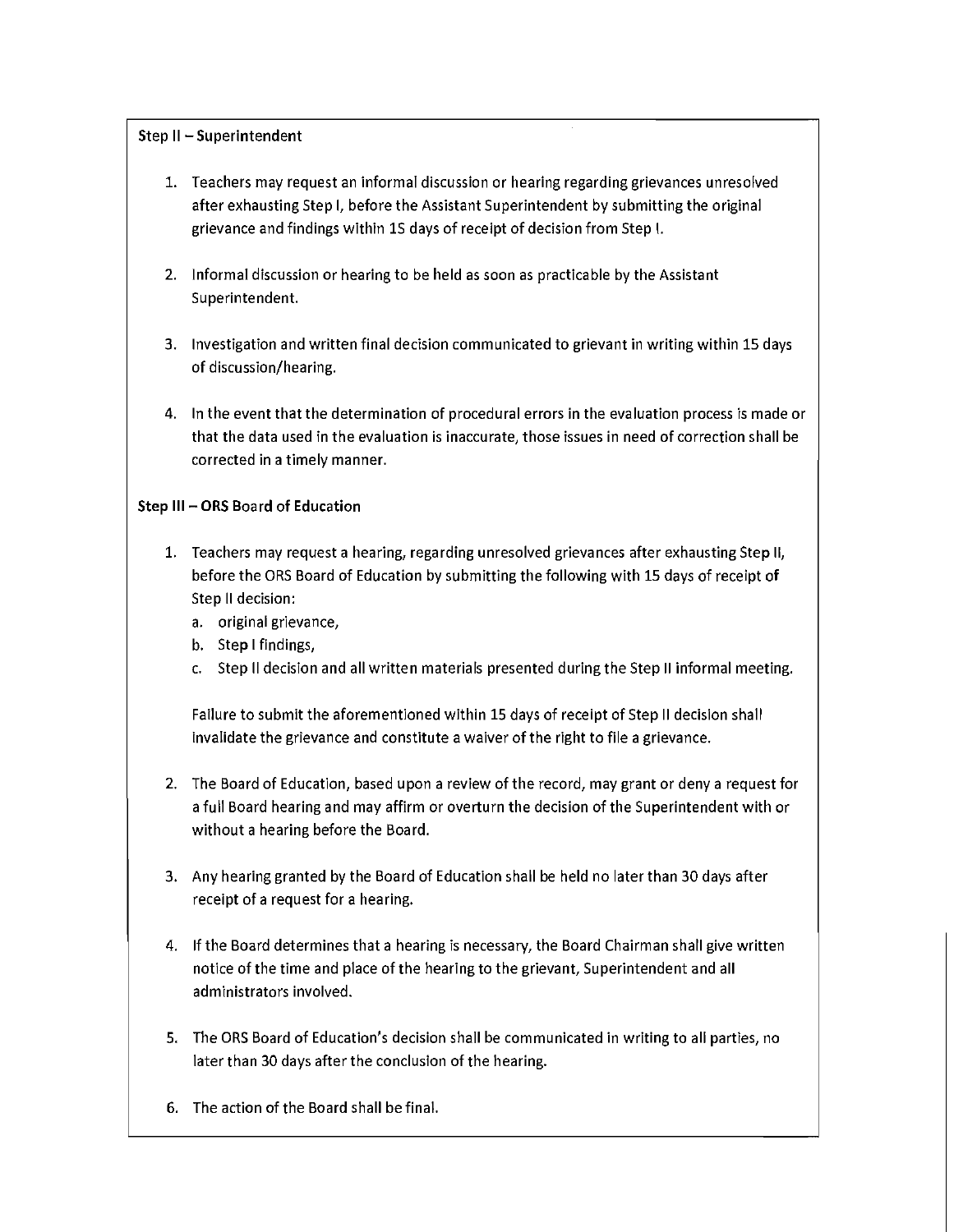#### Principal Grievance Procedure

#### Step I - Evaluator

- 1. Efforts should be made for disputes to be resolved at the lowest possible level.
- 2. Grievant completes the Grievance forms, providing specific reasons for the grievance. Failure to provide specific reasons shall result in the grievance being considered improperly filed and invalid.
- 3. Grievant will file grievance with the Evaluator and will provide a copy of the Grievance form to the Assistant Superintendent.
- 4. The Assistant Superintendent will investigate the grievance.
- 5. Results of grievance investigation will be provided in writing to the grievant within 15 days of initial receipt of grievance.
- 6. In the event that the determination of procedural errors in the evaluation process is made or that the data used in the evaluation is inaccurate, those issues in need of correction shall be corrected in a timely manner.

#### Step II - Superintendent

- 1. Principals may request an informal discussion or hearing regarding grievances unresolved after exhausting Step I, before the Superintendent by submitting the original grievance and findings within 15 days of receipt of decision from Step I.
- 2. Informal discussion or hearing to be held as soon as practicable by the Superintendent.
- 3. Investigation and written final decision communicated to grievant in writing within 15 days of discussion/hearing.
- 4. In the event that the determination of procedural errors in the evaluation process is made or that the data used in the evaluation is inaccurate, those issues in need of correction shall be corrected in a timely manner.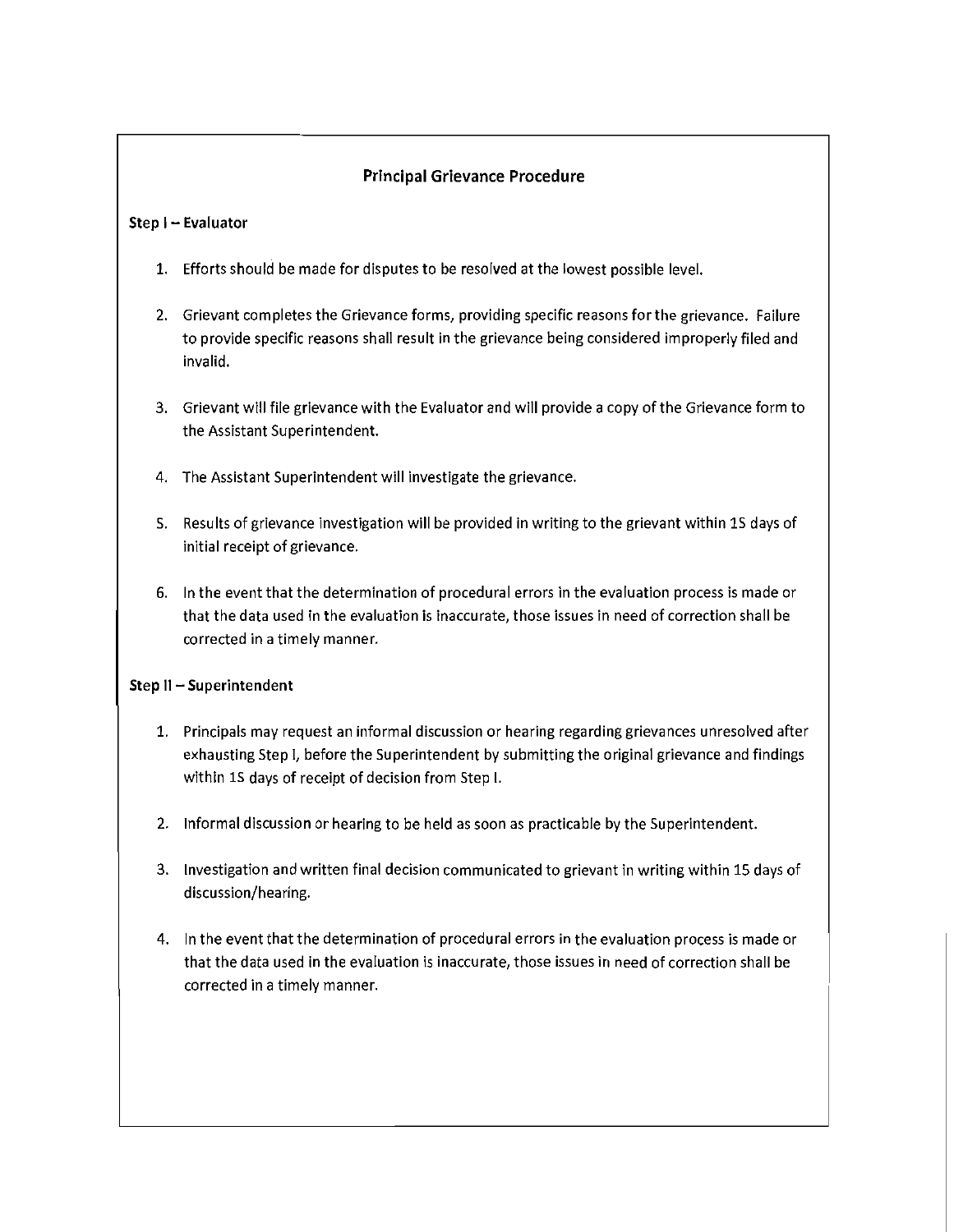#### Step III - ORS Board of Education

- 1. Principals may request a hearing, regarding unresolved grievances after exhausting Step II, before the ORS Board of Education by submitting the following with 15 days of receipt of Step II decision:
	- a. original grievance,
	- b. Step I findings,
	- c. Step II decision and all written materials presented during the Step II informal meeting.

Failure to submit the aforementioned within 15 days of receipt of Step II decision shall invalidate the grievance and constitute a waiver of the right to file a grievance.

- 2. The Board of Education, based upon a review of the record, may grant or deny a requestfor a full Board hearing and may affirm or overturn the decision of the Superintendent with or without a hearing before the Board.
- 3. Any hearing granted by the Board of Education shall be held no later than 30 days after receipt of a request for a hearing.
- 4. If the Board determines that a hearing is necessary, the Board Chairman shall give written notice of the time and place of the hearing to the grievant, Superintendent and all administrators involved.
- 5. The ORS Board of Education's decision shall be communicated in writing to all parties, no later than 30 days after the conclusion of the hearing.
- 6. The action of the Board shall be final.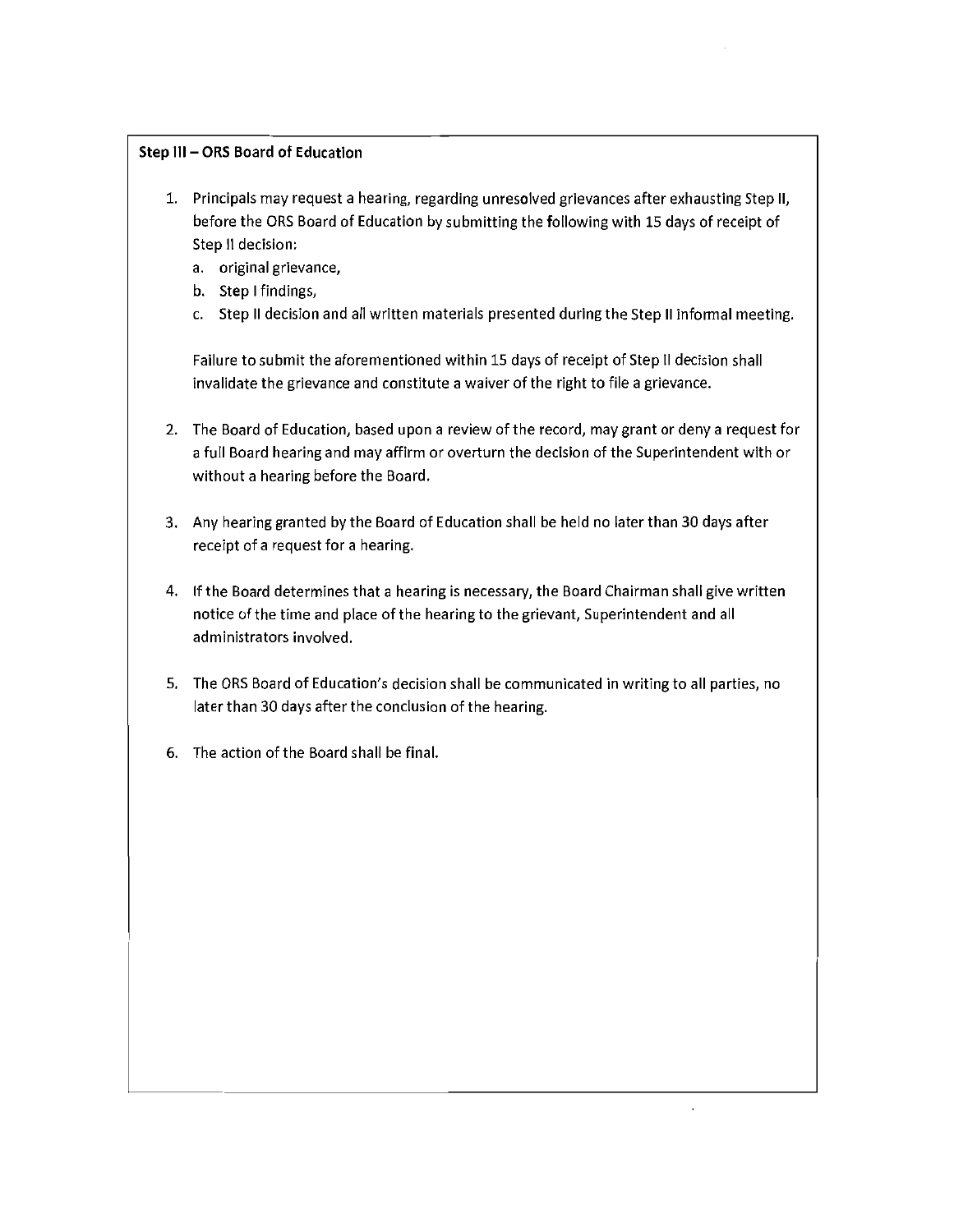#### Evaluation Grievance Form - Step I

| This form is to be completed by the grievant and submitted to the evaluator no later than fifteen (15) days following the summative evaluation.                                                                                              |  |  |  |  |  |
|----------------------------------------------------------------------------------------------------------------------------------------------------------------------------------------------------------------------------------------------|--|--|--|--|--|
| Evaluation ratings cannot be challenged. Grievances may only be filed for the following reasons; please check the<br>reason that applies:                                                                                                    |  |  |  |  |  |
| <b>Example 2 Adherence to the evaluation policies adopted by the Board of Education</b>                                                                                                                                                      |  |  |  |  |  |
| Accuracy of the TVAAS & Achievement data used in the evaluation                                                                                                                                                                              |  |  |  |  |  |
|                                                                                                                                                                                                                                              |  |  |  |  |  |
|                                                                                                                                                                                                                                              |  |  |  |  |  |
|                                                                                                                                                                                                                                              |  |  |  |  |  |
|                                                                                                                                                                                                                                              |  |  |  |  |  |
| Date the Qualitative Rating Conference was held ________________________________                                                                                                                                                             |  |  |  |  |  |
|                                                                                                                                                                                                                                              |  |  |  |  |  |
| Basis for the grievance: Identify the inaccurate data that was used or describe the procedural error that occurred as<br>part of your evaluation. How did this materially affect or compromise your evaluation? (attach additional sheets or |  |  |  |  |  |
| ,我们也不会有什么。""我们的人,我们也不会有什么?""我们的人,我们也不会有什么?""我们的人,我们也不会有什么?""我们的人,我们也不会有什么?""我们的人<br>,我们也不会有什么。""我们的人,我们也不会有什么?""我们的人,我们也不会有什么?""我们的人,我们也不会有什么?""我们的人,我们也不会有什么?""我们的人                                                                         |  |  |  |  |  |
|                                                                                                                                                                                                                                              |  |  |  |  |  |
|                                                                                                                                                                                                                                              |  |  |  |  |  |
|                                                                                                                                                                                                                                              |  |  |  |  |  |
| To be completed by the evaluator                                                                                                                                                                                                             |  |  |  |  |  |
| Date received: _________________________________Grievance Disposition: Confirmed _________ Denied ________                                                                                                                                   |  |  |  |  |  |
|                                                                                                                                                                                                                                              |  |  |  |  |  |
| ,我们也不会有什么。""我们的人,我们也不会有什么?""我们的人,我们也不会有什么?""我们的人,我们也不会有什么?""我们的人,我们也不会有什么?""我们的人                                                                                                                                                             |  |  |  |  |  |
|                                                                                                                                                                                                                                              |  |  |  |  |  |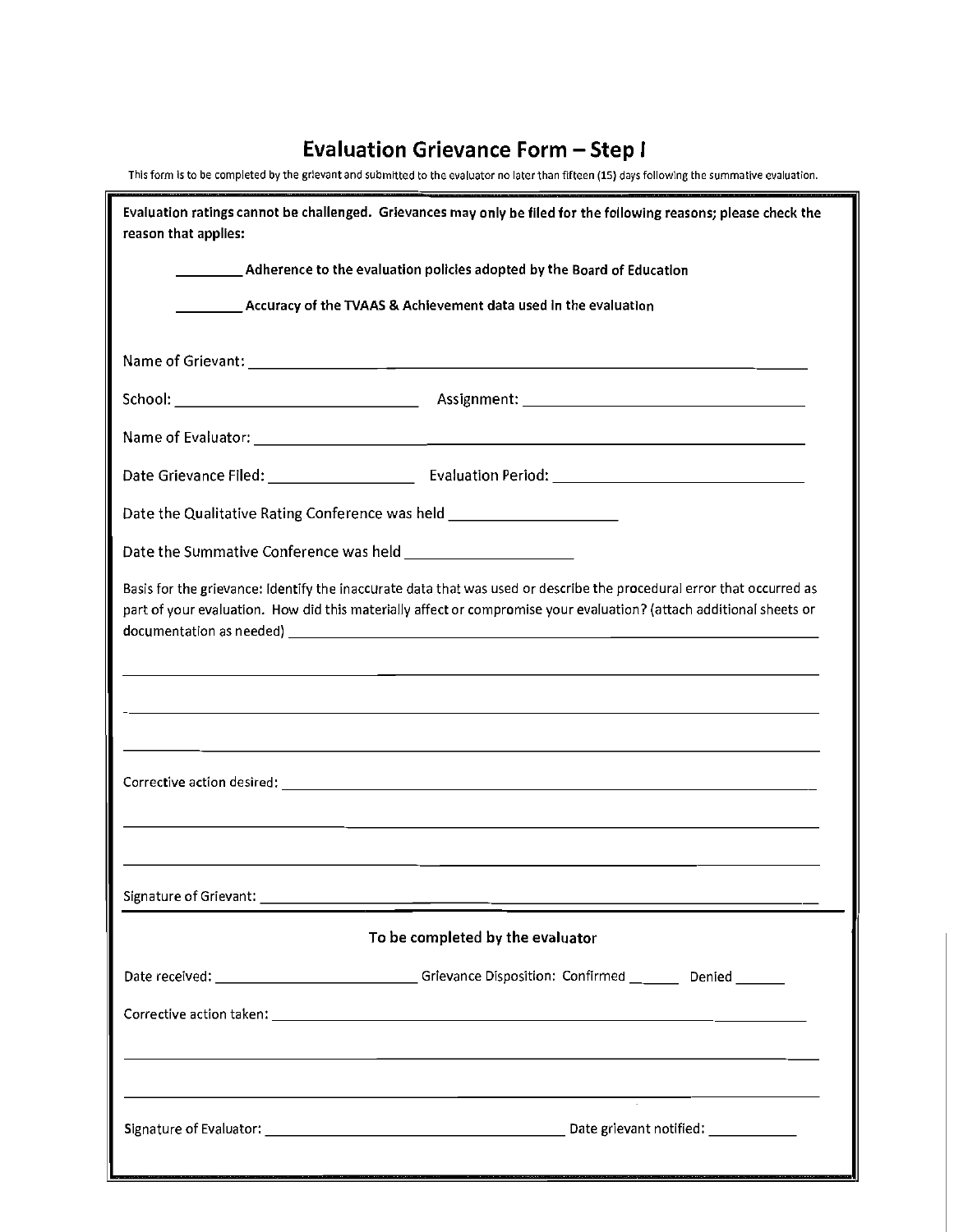#### **Evaluation Grievance Form - Step II**

**This form is to be completed** by the **grievant and submitted to the Assistant Superintendent or Superintendent no later than fifteen (is) days following receipt** of the **evaluator's decision on Step I.** 

| Basis for the grievance: Identify the inaccurate data that was used or describe the procedural error that occurred as<br>part of your evaluation. How did this materially affect or compromise your evaluation? (attach additional sheets or |  |  |  |  |  |  |
|----------------------------------------------------------------------------------------------------------------------------------------------------------------------------------------------------------------------------------------------|--|--|--|--|--|--|
| ,我们也不能会有一个人的事情。""我们的人们是不是我们的人,我们也不能会有一个人的人,我们也不能会有一个人的人,我们也不能会有一个人的人,我们也不能会有一个人的人<br>,我们也不会有什么。""我们的人,我们也不会有什么?""我们的人,我们也不会有什么?""我们的人,我们也不会有什么?""我们的人,我们也不会有什么?""我们的人                                                                        |  |  |  |  |  |  |
|                                                                                                                                                                                                                                              |  |  |  |  |  |  |
| ,我们也不会有什么。""我们的人,我们也不会有什么?""我们的人,我们也不会有什么?""我们的人,我们也不会有什么?""我们的人,我们也不会有什么?""我们的人                                                                                                                                                             |  |  |  |  |  |  |
|                                                                                                                                                                                                                                              |  |  |  |  |  |  |
|                                                                                                                                                                                                                                              |  |  |  |  |  |  |
| To be completed by the Assistant Superintendent or Superintendent                                                                                                                                                                            |  |  |  |  |  |  |
| Date received: ___________________________________Grievance Disposition: Confirmed _________ Denied ________                                                                                                                                 |  |  |  |  |  |  |
|                                                                                                                                                                                                                                              |  |  |  |  |  |  |
|                                                                                                                                                                                                                                              |  |  |  |  |  |  |
| Signature of Assistant Superintendent or Superintendent: ________________________                                                                                                                                                            |  |  |  |  |  |  |
| Date grievant notified: ____________                                                                                                                                                                                                         |  |  |  |  |  |  |